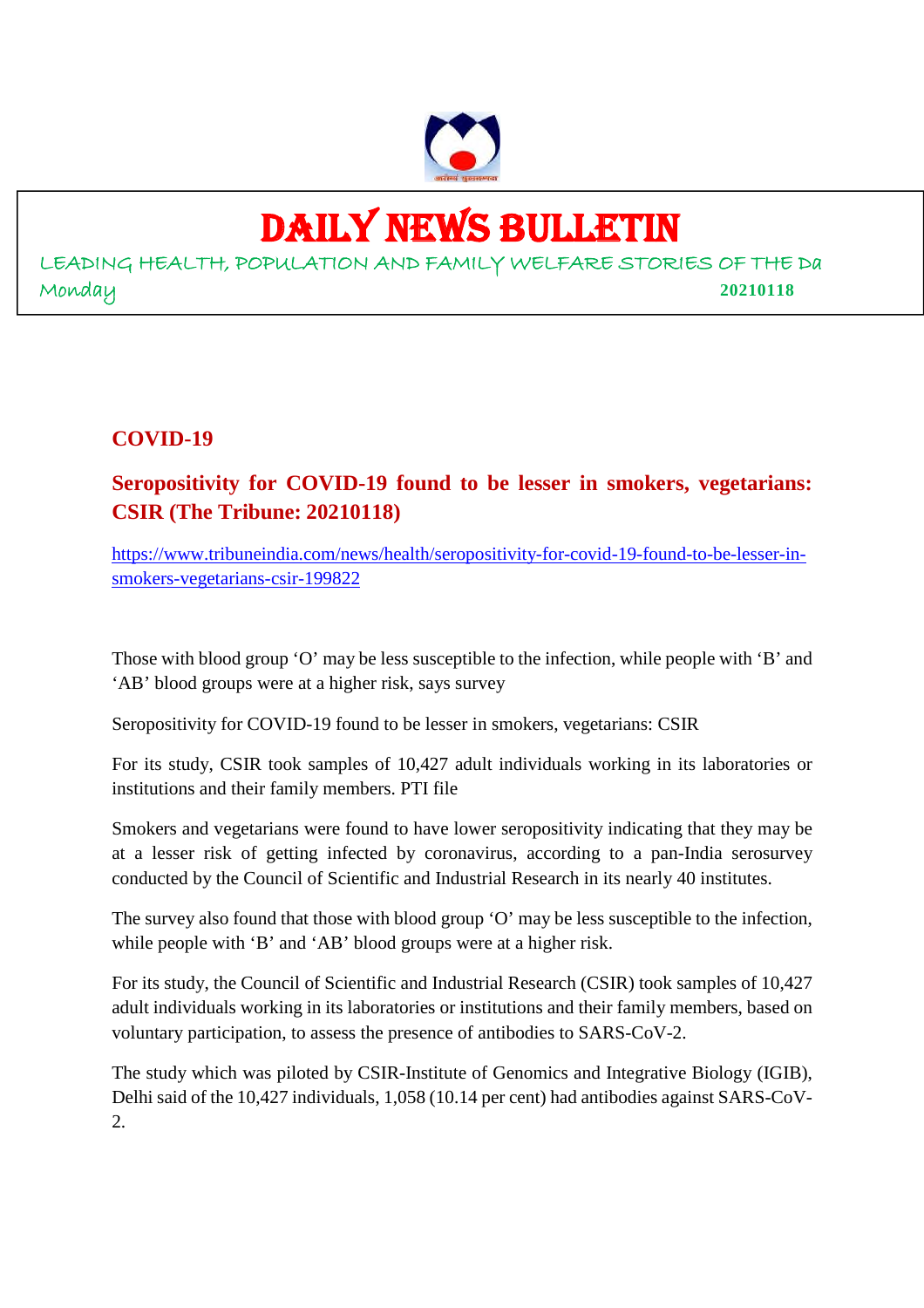A follow up on 346 seropositive individuals among the samples after three months revealed 'stable' to 'higher' antibody levels against SARS-CoV-2, but declining plasma activity for neutralising the virus, Shantanu Sengupta, senior scientist at IGIB and one of the co-authors of the paper said.

A repeat sampling of 35 individuals, at six months, revealed declining antibody levels while the neutralising antibody remained stable compared to three months.

However, both the normal antibody as well as the neutralising antibody were much above the required threshold, he said.

"Our finding that smokers are less likely to be seropositive is the first report from the general population and part of growing evidence that despite COVID-19 being a respiratory disease, smoking may be protective," the study said.

The paper also cites two studies from France and similar reports from Italy, New York and China, which reported lower infection rates among smokers.

Along with demographic information, possible risk factors were evaluated through self-filled online forms with data acquired on blood group type, occupation type, habits including smoking and alcohol, diet preferences, medical history and transport type utilised.

"The study found that higher seropositivity was found for those using public transport and with occupational responsibilities such as security, housekeeping personnel, non-smokers and nonvegetarians," Sengupta said.

In July last year, the Union Health Ministry had said smokers were likely to be more vulnerable to COVID-19 as smoking increases possibility of transmission of virus from hand to mouth, and warned that use of tobacco products could increase severity of respiratory infections and make people susceptible to coronavirus.

In its document 'COVID-19 Pandemic and Tobacco Use in India', the ministry had said experts have confirmed that smokers were more likely to develop severe symptoms or die from COVID-19, as it primarily attacked the lungs and warned against use of any such products.

Smokers, it warned, were likely to be more vulnerable to COVID-19 as the act of smoking means that fingers (and possibly contaminated cigarettes) are in contact with lips which increased the possibility of transmission of virus from hand to mouth.

"The presence of such antibodies is a reliable marker of infection and recovery. However, some infected people may not develop antibodies," Anurag Agrawal, IGIB director, and one of the co-authors of the paper said.

"Use of private transport, lower-exposure occupations, smoking, vegetarianism and 'A' or 'O' blood groups appeared to be protective, using seropositivity as a surrogate for infection," the paper added.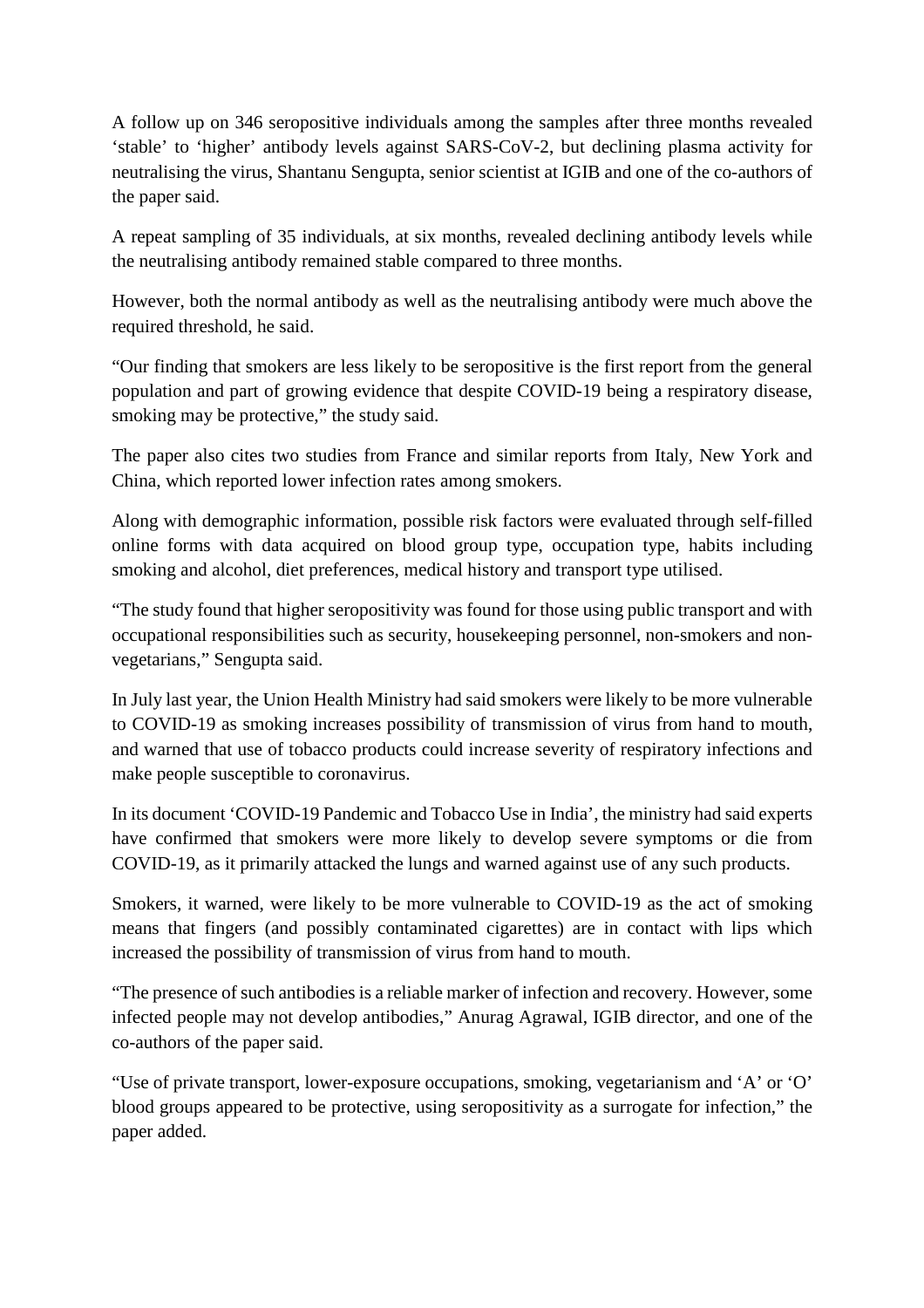Sengupta said this is for the first time that a study has been done in India wherein individuals have been monitored for three months (35 individuals) to six months (346 individuals) for antibodies including those with probable neutralising activity. This is the first such cohort survey, he said.

"We conducted both the normal antibody test and neutralising anti-body test to understand the prevalence and duration of antibodies," he said.

The CSIR has some 40 institutes covering the length and the breadth of the country and each specialises in different fields. The IGIB and its sister institute Centre of Cellular and Molecular Biology have been at the forefront in conducting the genome sequencing of coronavirus. PTI

#### **Ascertain cause behind illness post COVID jab**

#### **Kolkata nurse stable, experts trying to ascertain cause behind illness post COVID jab (The Tribune: 20210118)**

https://www.tribuneindia.com/news/health/kolkata-nurse-stable-experts-trying-to-ascertaincause-behind-illness-post-covid-jab-199761

Thirteen other 'Adverse Event Following Immunisation' (AEFI) cases have also been reported from various parts of the state

Kolkata nurse stable, experts trying to ascertain cause behind illness post COVID jab

Image only for representational purposes

The health condition of a 35-year-old nurse, who fell ill here following the administration of COVID-19 vaccine, is currently stable, and a medical board of experts has been formed to find out why she fainted after taking the shot, a senior official said on Sunday.

The health department official, who is also a prominent doctor, said the experts are examining her condition as of now, and the analysis might take some time.

"She is stable. We have formed a board of experts to take care of the treatment procedure. Let's see how quickly we can analyse the reason behind her illness and come up with a solution. As of now, she is responding well to the treatment," the official told PTI.

The health department is also consulting vaccine expert Dr Shantunu Tripathy, who was earlier associated with School of Tropical Medicine, he said.

Asked if there was any underlying cause, the official said, "No one can say anything for sure as of now. Experts are examining her condition. We have found out that the woman suffers from chronic Asthma and is hypersensitive to a number of drugs."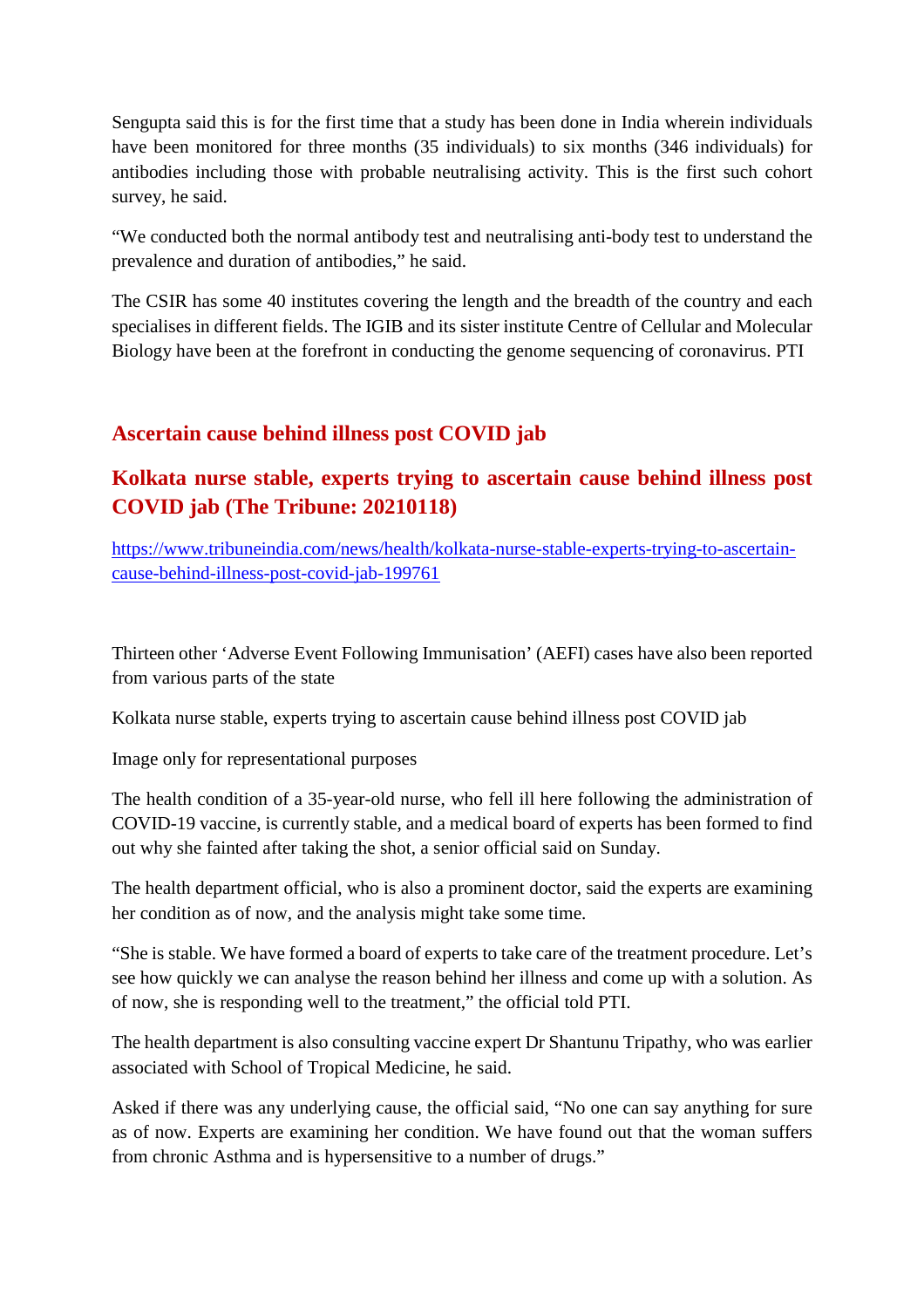The nurse was on Saturday admitted to the critical care unit (CCU) of Nil Ratan Sircar Medical College and Hospital here as she complained of uneasiness and fainted shortly after taking the shot, during the nationwide vaccination programme.

"We checked on her this morning and found that all her vital health parameters are normal. Her blood pressure and oxygen saturation levels are also fine. Oxygen support has been removed for the time being. We will soon decide on the next course of action," the senior official said.

Thirteen other 'Adverse Event Following Immunisation' (AEFI) cases have also been reported from various parts of the state but "none of those were serious", the state health department said.

"All these vaccine recipients showed minor side effects like increased blood pressure and feverish feeling.They were discharged after preliminary treatment. Our doctors in respective districts are keeping a tab on their health condition and will take a call as per the demand of the situation," the official said.

AEFI is any untoward medical occurrence following immunisation and might not have any relation with the vaccination process, officials said.

Of the 14 AEFI cases in Bengal, three are from Murshidabad district and two from Kolkata. — PTI

#### **4 more Covid-19 vaccines in different stages**

#### **4 more Covid-19 vaccines in different stages of trial: Serum Institute of India (The Tribune: 20210118)**

https://www.tribuneindia.com/news/health/4-more-covid-19-vaccines-in-different-stages-oftrial-serum-institute-of-india-199752

SII has partnered with Novavax Inc to manufacture its potential Covid vaccine for India and other countries

4 more Covid-19 vaccines in different stages of trial: Serum Institute of India

Apart from Covishield, the Serum Institute of India (SII) is working on four more vaccines against the novel coronavirus, according to Suresh Jadhav, executive director at one of the world's largest vaccine manufacturers.

Jadhav informed during a webinar that the firm has been working on five vaccines against the novel coronavirus, including the Covishield which got approval for emergency use roll-out for mass immunization drive began on Saturday.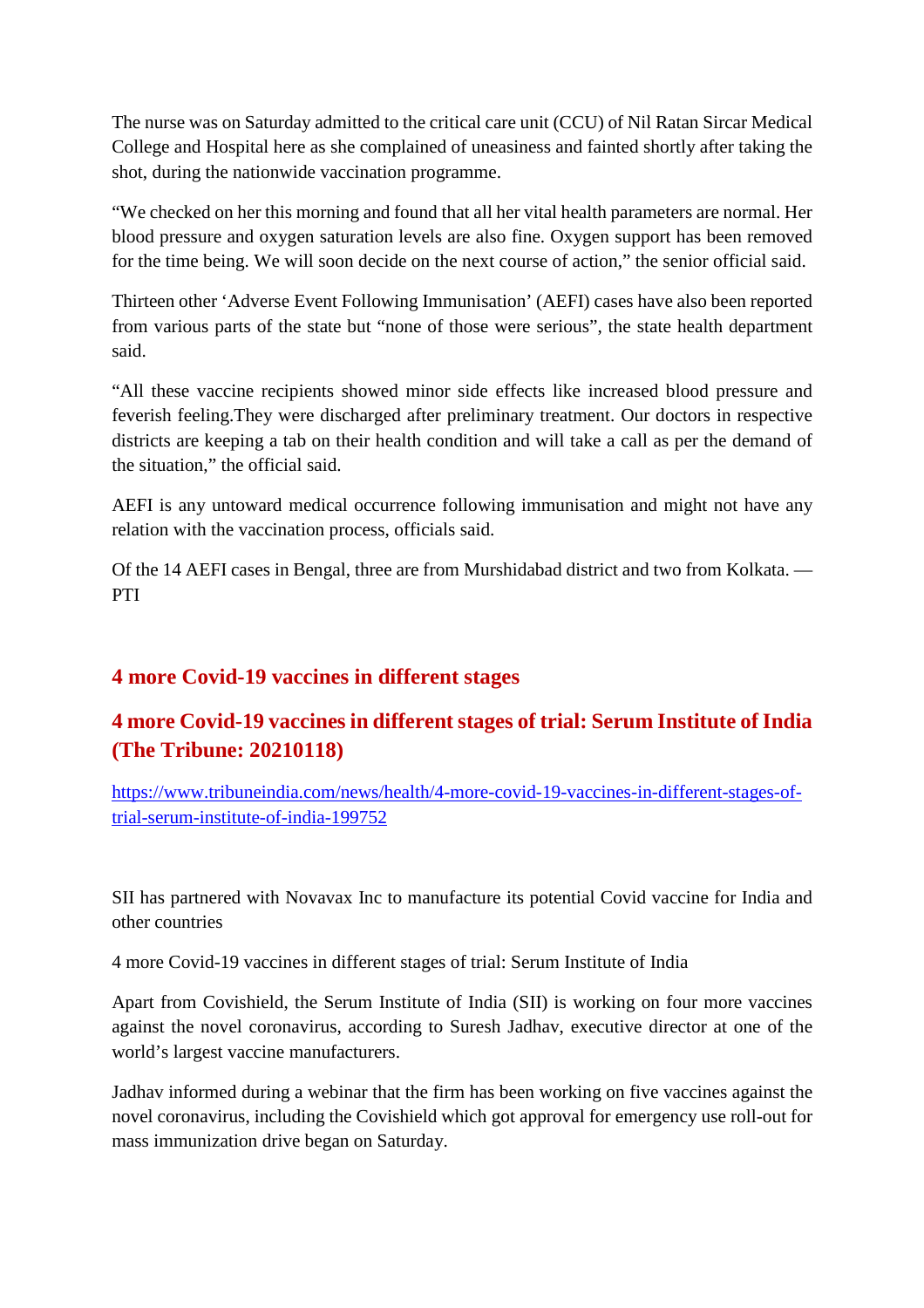"For one (vaccine) we have received emergency approval, three others are in different stages of clinical studies while one is in the pre-clinical stage of the trial," he said.

The SII has partnered with Novavax Inc to manufacture its potential Covid-19 vaccine for India and other countries.

Under an agreement with the US drug developer, the Pune based drugmaker will develop two hundred crore doses of Novavax's vaccine candidate annually.

The drugmaker will also manufacture the antigen component of the vaccine.

The SII has also partnered with the US-based Codagenix to manufacture and supply its coronavirus vaccine.

The firm's first Covid vaccine is developed from the masterseed of AstraZeneca/Oxford University's vaccine against the disease.

It was approved by India's drug regulator on January 3 for emergency use authorization alongwith Bharat Biotech's Covaxin.

However, both the drugmakers are being criticised for less transparent data in their clinical trials and receiving the approvals without completing the due process of drug licencing.

Commenting on the criticism the vaccine manufacturers have been receiving for getting approvals without completing all the trials, Jadhav said that such chances have been taken earlier as well.

#### **Corona pandemic**

### **Corona pandemic affected people psychologically as well: Expert (The Tribune: 20210118)**

https://www.tribuneindia.com/news/health/corona-pandemic-affected-peoplepsychologically-as-well-expert-199750

Dr Sunita also said that rehabilitation and therapy infrastructures would be needed in large numbers after the vaccination is done.

Corona pandemic affected people psychologically as well: Expert

Dr Sunita also said that rehabilitation and therapy infrastructures would be needed in large numbers after the vaccination is done.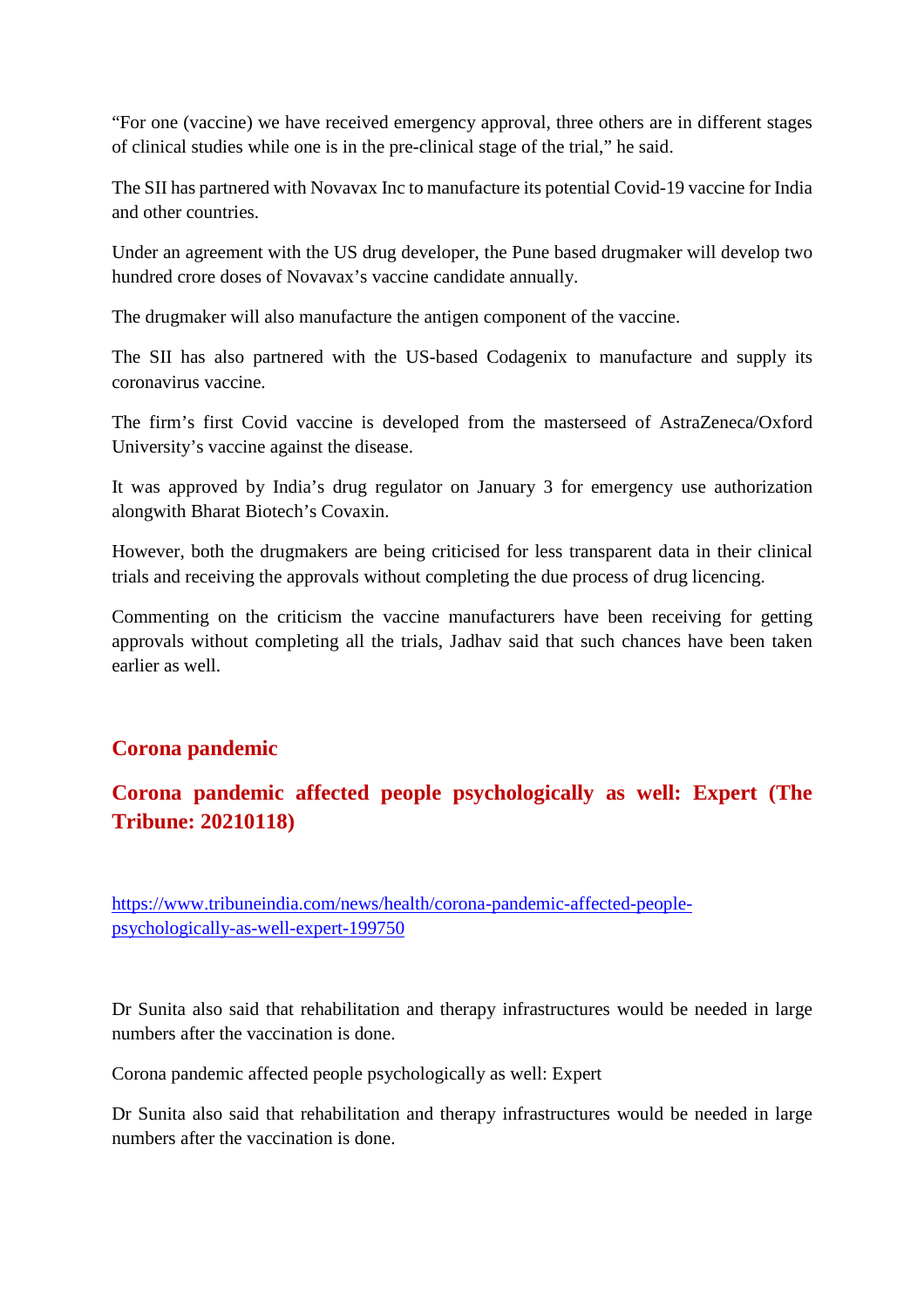A US-based doctor has asserted that the coronavirus pandemic has affected people psychologically a lot, especially those who tested positive and remained in isolation for a long period.

Speaking at a webinar with various renowned medical expertise, Dr Sunita Jain, Consultant Physician in Physical Medicine and Rehabilitation at the Baptist Hospital, Mephis, she also emphasised on the post-Covid rehabilitation aspect of the pandemic.

"In India, the vaccination drive has begun. But it will be a challenge for the medical experts to help stabilise a large number of people who have been affected psychologically. In the beginning, the Union government and health centres faced tough times to provide infrastructures to fight the battle due to a large number of patients. And now, if a large number of people faced brain-related disorders, it won't be too easy for countries like India. It is certainly going to be a big task for the government."

Sharing her experiences of treating such patients during the pandemic, Dr Sunita said: "I have seen many patients who have faced adverse brain disorders. Many who lost their loved ones and remained isolated for a long period had lost hope. And therefore, we need to focus on another challenge—bringing such patients back to normal." She also said that those affected by COVID-19 and other respiratory problems may face weakness for a long period.

Dr Sunita also said that rehabilitation and therapy infrastructures would be needed in large numbers after the vaccination is done.

"I am saying it because it is a fact that one round of vaccination is not enough to break the chain globally. This coronavirus is going to exist in our lives for a long time." A doctor of internal medicine posted at a private hospital in Medcity said that uncertainty about the symptoms of coronavirus infection and lack of accurate information on the disease led to panic among the people about the virus.

"In absence of accurate information about COVID-19 symptoms, communication channels could not spread the right message to the common people, which resulted in panic among them," Dr Shushila Kataria, Director and Head of Internal Medicine Department at Medanta, said at the webinar on Saturday.

Talking about the treatment process, she said; "As every recipe follows a particular protocol, similarly the treatment for COVID-19 required a particular protocol to follow and then keep adding more to it step by step." "For COVID-19 treatment, the protocol starts with finding its symptoms at the initial stage. Diagnosing the symptoms of COVID-19 is a main process of treatment because the more quickly we find them, the more quickly we can proceed further. But the problem is that in most cases, symptoms are found at least after one or two weeks. And that is why common people have this tendency that they can escape COVID-19 if they remain away from other people and isolate themselves." Kataria said that the second aspect of treatment was to find if the symptoms were serious or not. "Once the coronavirus symptoms are determined, a doctor finds it easy to decide whether a particular patient requires home isolation or hospitalisation," Dr Kataria added.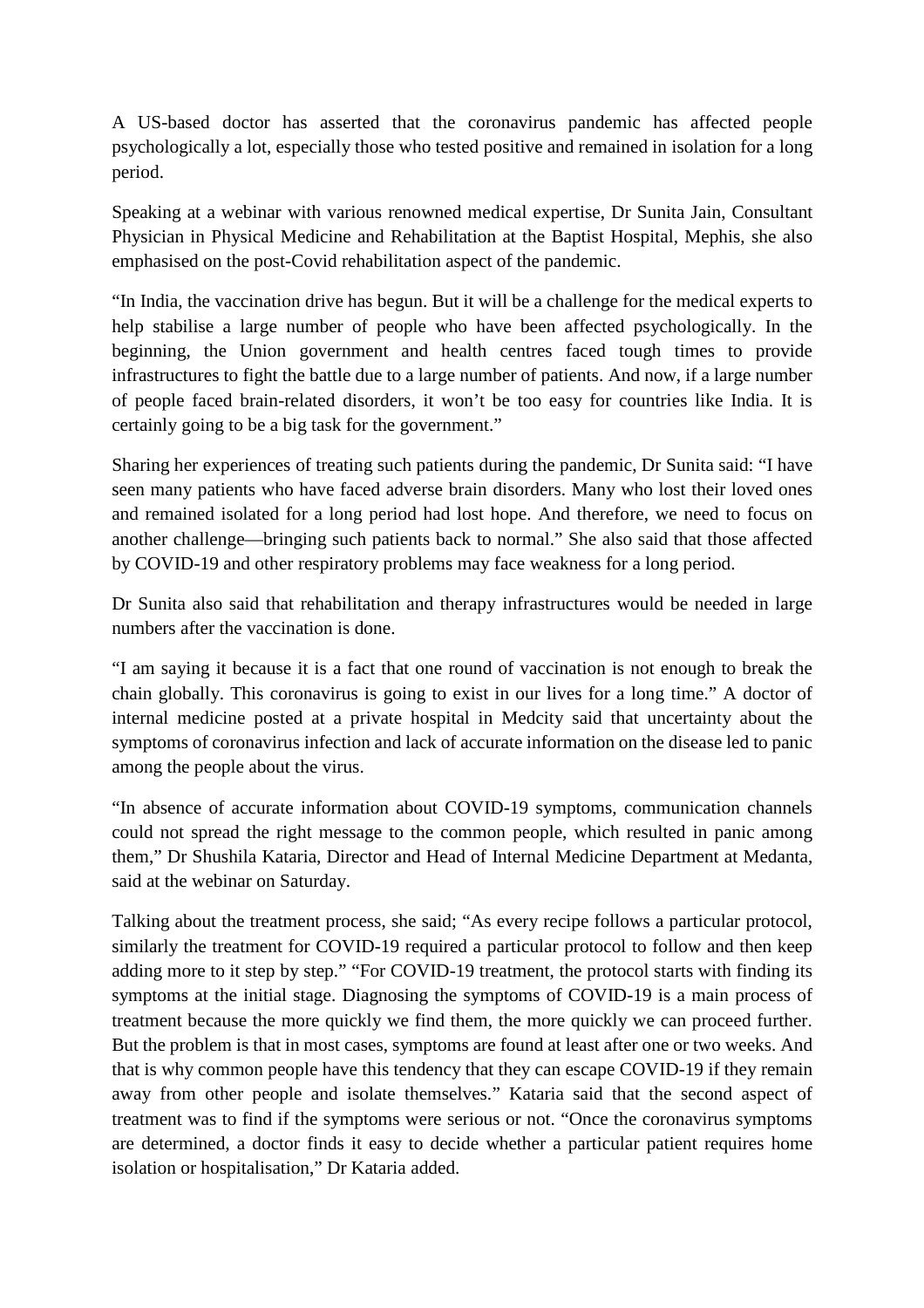She lauded the central government for taking quick decisions on directions for home isolation and thereby allowing patients to remain confined in their homes. "Doing this not only reduced the burden on health centres but also helped doctors carry out treatment on patients as per beds available in their hospitals. It also helped health institutions to augment the required facilities for the next course of the treatment process."—IANS

#### **Rapid blood test**

#### **Rapid blood test to detect severe disease risk of Covid patients (The Tribune: 20210118)**

https://www.tribuneindia.com/news/health/rapid-blood-test-to-detect-severe-disease-risk-ofcovid-patients-199402

The researchers found this association held independently of a patient's age, sex and underlying health conditions

Rapid blood test to detect severe disease risk of Covid patients

Researchers, including one of Indian origin, have shown that a relatively simple and rapid blood test could predict—within a day of a hospital admission—which patients with Covid-19 are at highest risk of severe complications or death.

The study published in the JCI Insight journal indicates that the blood test measures levels of mitochondrial DNA, a unique type of DNA molecule that normally resides inside the energy factories of cells.

Mitochondrial DNA spilling out of cells and into the bloodstream is a sign that a particular type of violent cell death is taking place in the body.

"We will need larger trials to verify what we found in this study, but if we could determine in the first 24 hours of admission whether a patient is likely to need dialysis/incubation or medication to keep their blood pressure from dropping too low, that would change how we triage the patient and it might change how we manage them much earlier in the course of the disease," said researcher Hrishikesh S. Kulkarni, Assistant Professor at the Washington University in the US.

The test could serve as a way to predict disease severity as well as a tool to better design clinical trials, identifying patients who might benefit from specific investigational treatments.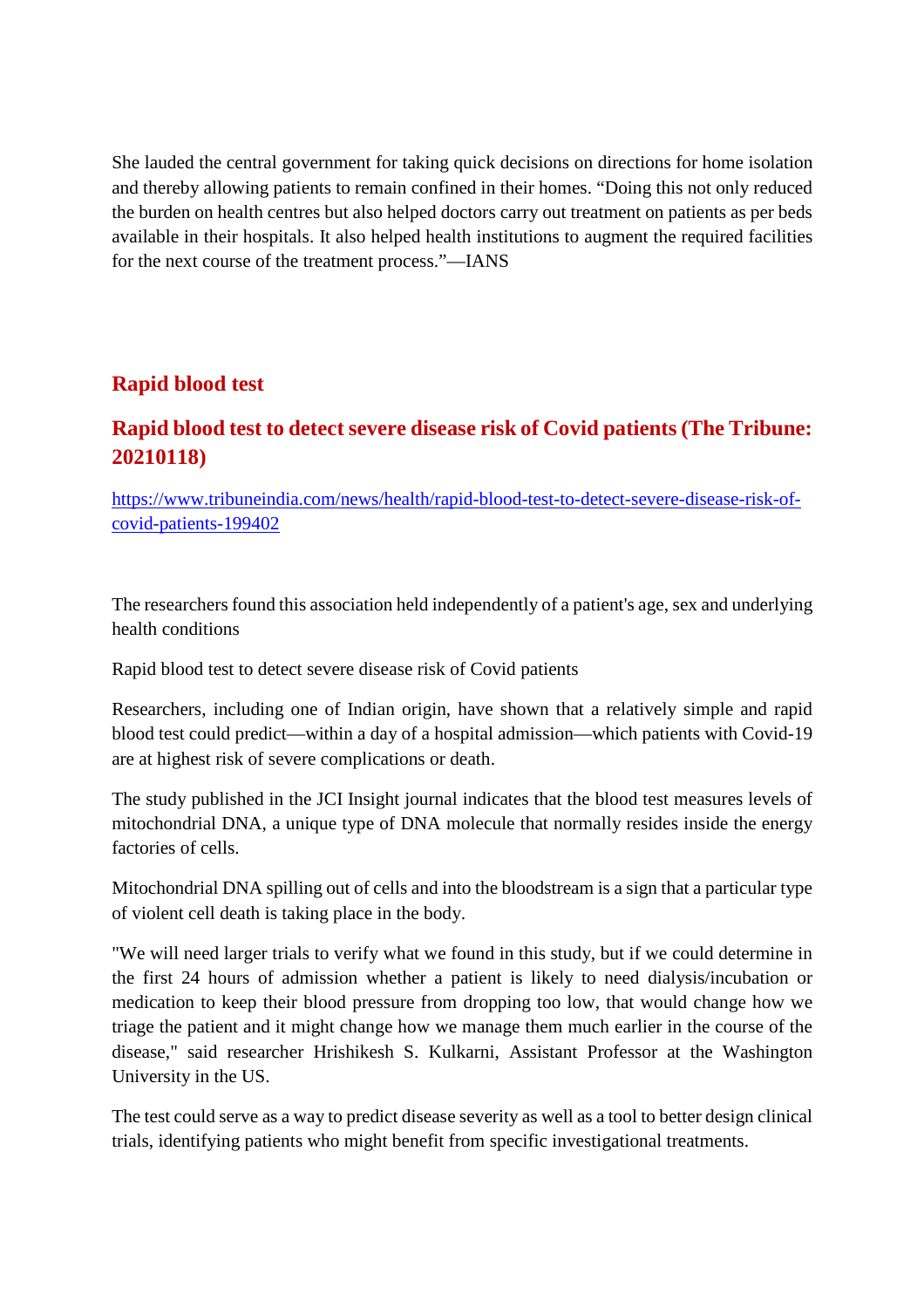The team evaluated 97 patients with Covid-19, measuring their mitochondrial DNA levels on the first day of their hospital stay.

They found that mitochondrial DNA levels were much higher in patients who eventually were admitted to the ICU, incubated or died.

The researchers found this association held independently of a patient's age, sex and underlying health conditions.

On an average, mitochondrial DNA levels were nearly tenfold higher in patients with Covid-19 who developed severe lung dysfunction or eventually died.

Those with elevated levels were nearly six times more likely to be incubated, three times more likely to be admitted to the ICU and nearly twice as likely to die compared with those with lower levels. — IANS

#### **India vaccinates**

**India vaccinates 220k over two days of driveThree people taken to hospitals with severe reactions, but most others were mild, say government officials(Hindustan Times: : 20210118)**

https://epaper.hindustantimes.com/Home/ArticleView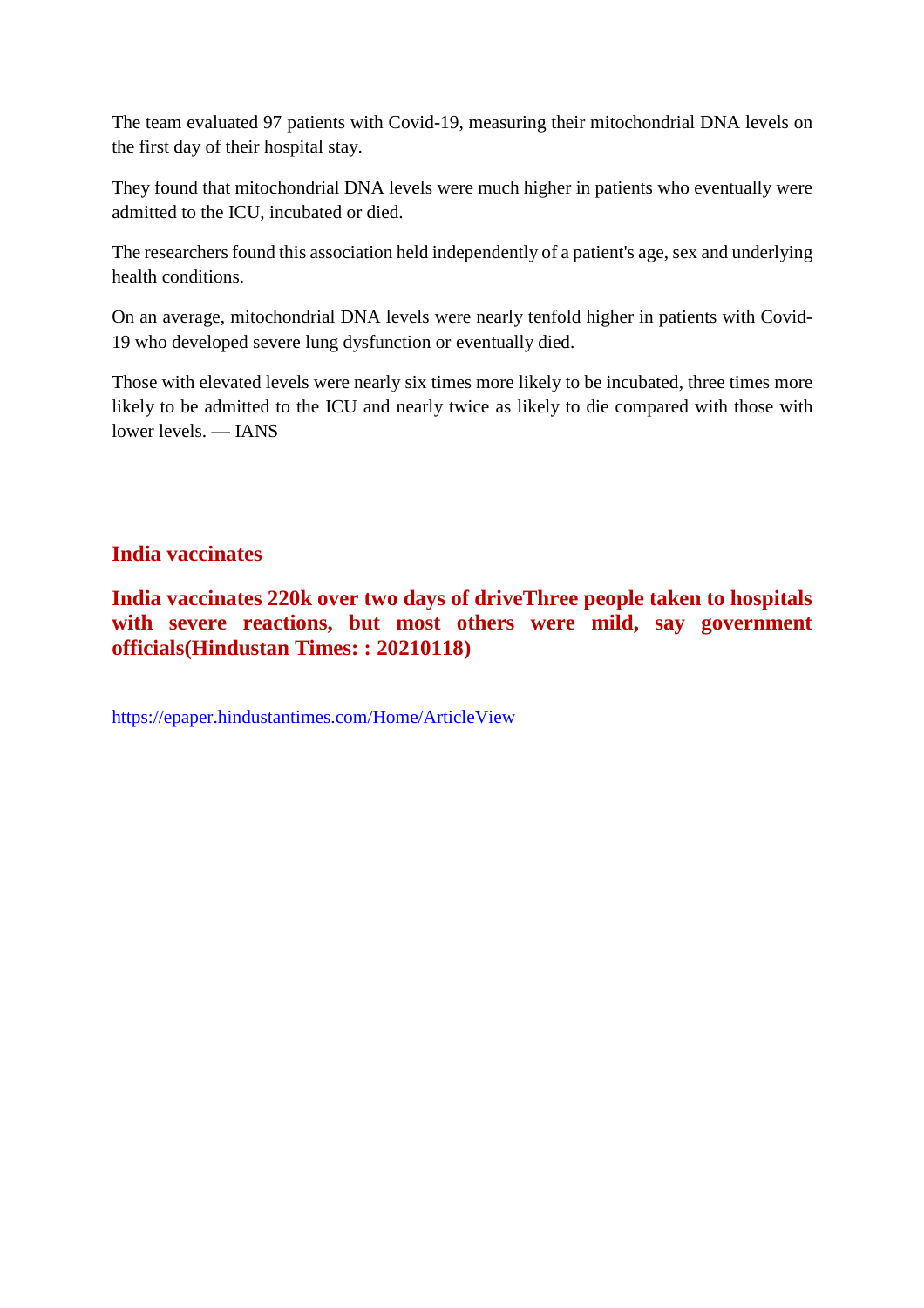# Inoculation push continues

India had the highest Day 1 vaccination number in the world, o



#### **Rhythma Kaul**

letters@hindustantimes.com

New Delhi : Six states carried out roughly 17,000 more coronavirus vaccinations on Sunday, the Union health ministry said, pegging the figure of total immunisations at 224,301 since the process began on Saturday morning.

According to officials, among the 207,229 who got doses on the first day, three people — or .0014% — had significant side effects. Of these three, two were hospitalised overnight and discharged the following day while one remained admitted as of late Sunday.

"None of the three had any serious adverse reactions post immunisation.They largely had fever, headache, nausea, etc. Only three people of all having experienced adverse reactions needed to be hospitalised, of which two have already been discharged," said Manohar Agnani, additional secretary, health ministry, while updating on the Covid-19 vaccination drive that began in the country on Saturday.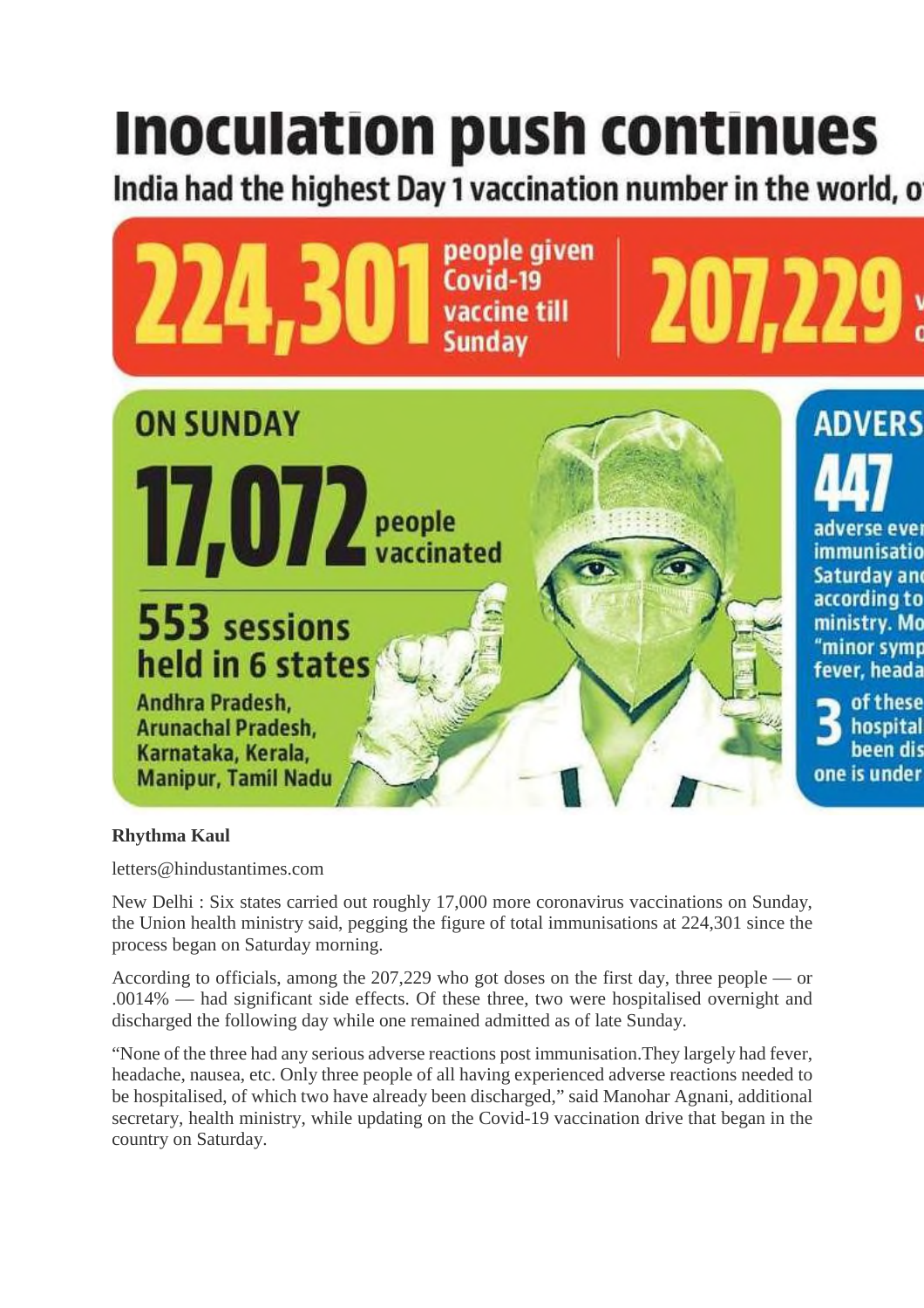Overall, a total of 447 adverse events following immunisation (AEFI) were reported and most were mild side effects such as headache, nausea and low-grade fever.

The three who had significant side effects were each vaccinated at the All India Institute of Medical Sciences (AIIMS), Delhi, the Northern Railways Hospital in the Capital and AIIMS, Rishikesh. The recipient in the Rishikesh facility was yet to be discharged.

According to separate officials at each of these facilities, who asked not to be named, AIIMS Delhi used Bharat Biotech's Covaxin while the other two facilities used Serum Institute of India's Covishield. Across the country, a large majority of the vaccinations done on Saturday were using the Covishield vaccine since that has one of the highest volumes of ready stock.

"There is a set protocol to deal with adverse events post immunisation that will be followed across the centres conducting vaccination sessions. Protocols are also in place for systemic investigation and causality assessment of serious AEFIs, which doesn't end at hospitalising the recipient, rather it needs to be established whether the reaction happened due to vaccination or something else," said Agnani.

According to the ministry, a majority of adverse event following immunisation (AEFI) are minor in nature: pain, mild swelling at injection site, mild fever, body ache, nausea, giddiness, and mild allergic reactions such as rashes, etc.

In Delhi, the state health minister said a large number of health workers who had been registered and identified for immunisations on the first day did not turn up, and that the administration will make efforts to encourage them to get their shots.

"We will hold counselling sessions to create awareness so that apprehensions of the health workers could be allayed.They will also be called on phones to seek their confirmation and also to encourage them to come forward for taking the vaccines," a senior Delhi government official said, while asking not to be named.

On Saturday, only 53% of the 8,117 registered health workers scheduled for immunisations turned up.

"Some people decided not to turn up at the last moment. The vaccination programme is completely voluntary. We cannot ask anyone to compulsorily take the shot even if the person has registered for it," said Delhi health minister Satyendar Jain earlier in the day, while adding that those that miss their appointments will be given a second chance.

The Union health ministry official said that the Centre has advised states to keep vaccination sessions four days in a week to avoid disruption of routine health services.

While all states participated in the Covid-19 vaccination drive on Saturday, only six states did so on Sunday. In all, 17,072 more health care workers were vaccinated on Sunday at 553 sites.

The six that conducted vaccinations on Sunday are Andhra Pradesh, Arunachal Pradesh, Karnataka, Kerala, Manipur and Tamil Nadu.

States across the country have already disclosed their weekly schedules and on days there are holidays or routine immunisation drive planned, Covid-19 vaccines will not be administered.

Andhra Pradesh has opted for vaccinations six days a week because it has a robust system of a separate cadre for conducting routine immunisation, the Union health ministry official said. Some states have also gone for fewer than four days for coronavirus vaccinations.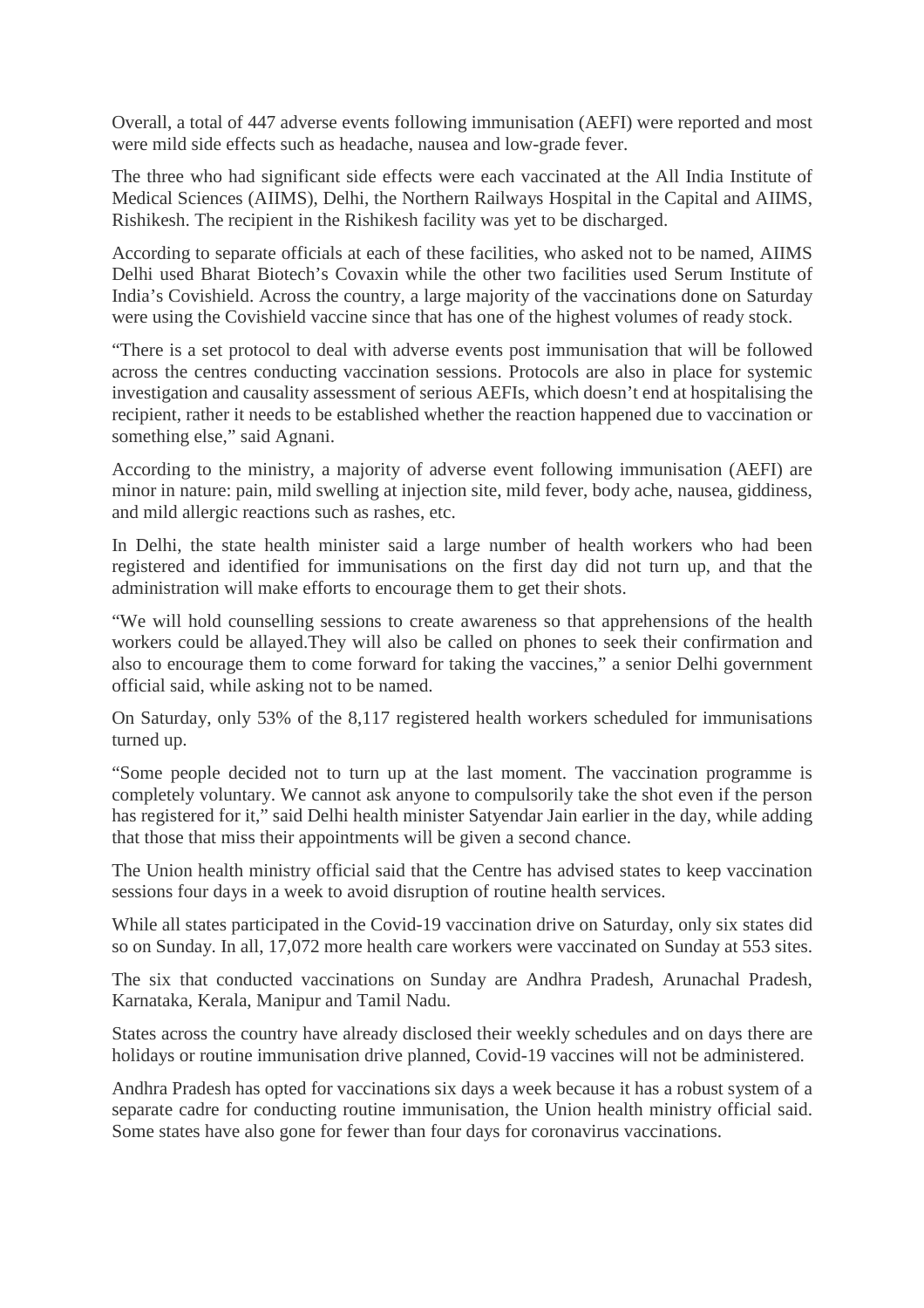"States that have decided to conduct vaccination session twice in a week is mainly because they have a small cohort of people to be vaccinated and those involved in vaccination activity, such as Goa, Himachal Pradesh and Uttar Pradesh," said Agnani.

The country pulled off the highest number of Covid-19 vaccinations on day one in the world, the official added.

"It is higher than USA, the UK and France on day one. The Centre has held meetings with the states and Union territories today to review the progress made, and identify bottlenecks to plan corrective measures," he added.

#### **Vaccine**

#### **Those skipping vaccine shot will be allotted another slot (Hindustan Times::20210118)**

#### https://epaper.hindustantimes.com/Home/ArticleView

On Saturday, around 8,100 health care workers in Delhi were slotted for the first day of the jabs. However, of these, just 4,319 (around 53%) turned up

Health care workers queue up to get vaccinated at Rajiv Gandhi Super Speciality Hospital in New Delhi on Saturday. PTI

New Delhi: Health care workers in Delhi who do not receive a Covid-19 vaccine shot despite being registered to get a dose will be allotted another slot, senior government officials said, as the administration looks to build confidence and minimise purported hesitancy among residents of the national capital.

"We have to work on building confidence. Those who do not turn up at vaccine centres in the first phase despite being registered will get another slot. However, we are yet to decide whether that window for healthcare workers should be accommodated before vaccination starts for frontline workers or after that," said a senior official in the Delhi government who did not wish to be identified.

The official, who asked not to be named, said a health care worker's name would be removed from the priority list, if they miss the second slot.

With the vaccination drive launched on Saturday, around 8,100 healthcare workers in Delhi were slotted for the first day of the jabs. However, of these, just 4,319 (around 53%) turned up at the 81 vaccine centres in the Capital. Around 240,000 healthcare workers in Delhi have been registered for the first phase of the drive, which will resume from Monday.

"The turnout figure in Delhi for the first day is at par with the rest of India. But the number is likely to increase in the days to come. The government is making its best efforts to ensure that," Delhi's health minister Satyendar Jain said in a press conference on Sunday.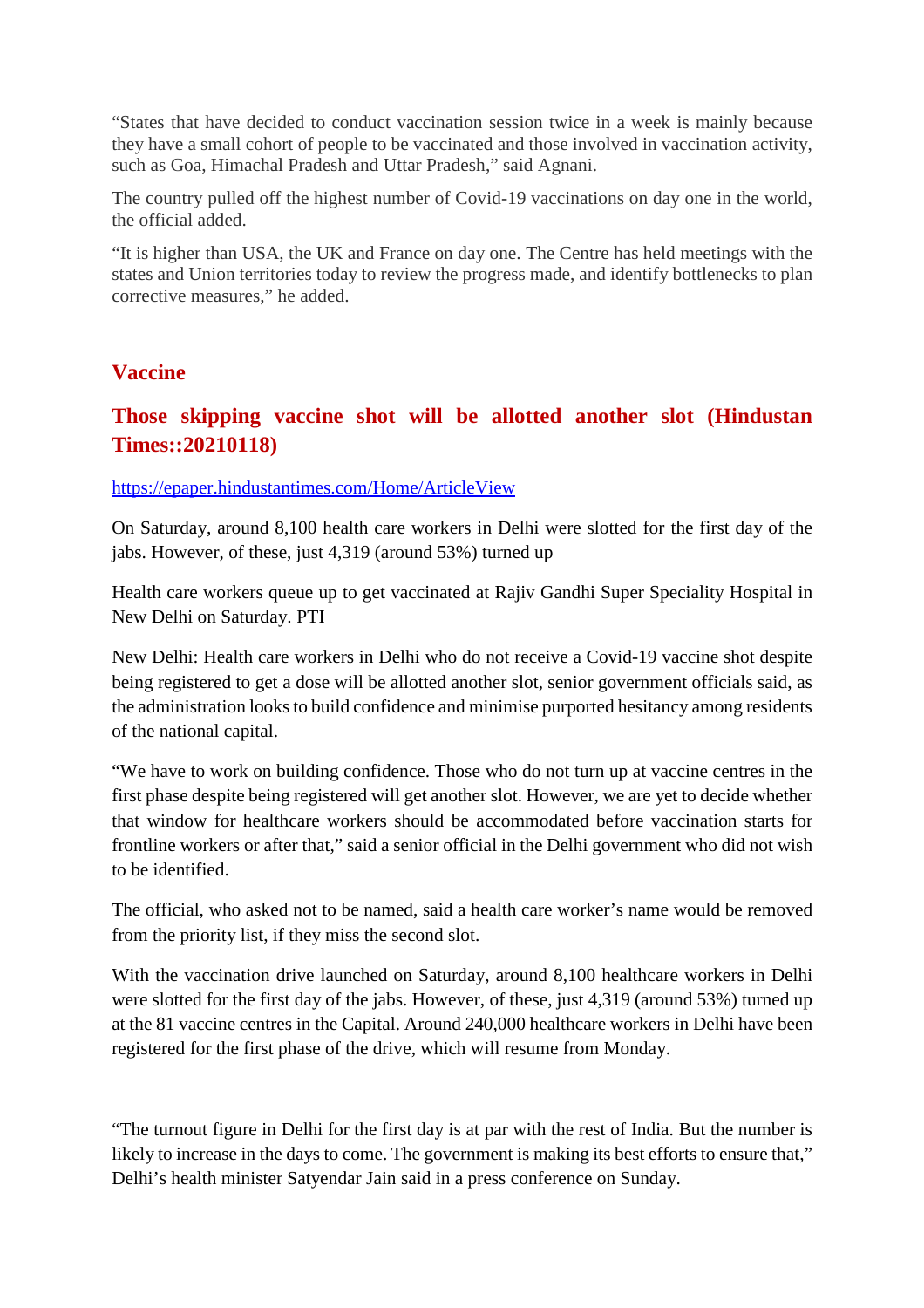According to data compiled from states by HT, 200,297 people across the country were vaccinated on Saturday, against an estimated 300,000 who were slated to receive their first dose of either the Covishield or Covaxin jab.

After health care workers, the vaccine will be given to front line workers, which include police officers, fire officials, home guards, sanitation employees, school teachers and employees of several agencies and departments that were engaged in Covid-19 management. Delhi has an estimated 600,000 front line workers, and the registration process for this category is underway.

The government will this week intensify its awareness drive to allay concerns regarding vaccination, said a second senior government official.

"Starting Sunday, all registered vaccine candidates will get a call from the district surveillance teams. The caller will try to engage with the candidate over potential risks, concerns and try to allay fears, if any."

Currently, candidates receive text messages informing them of the date and time of the scheduled vaccination, as well as the location of the centre.

The second official said the government has also asked agencies and departments to start conducting group-counselling for their staff – largely frontline workers — to ensure they are ready to receive the vaccine when their turn arrives.

A senior doctor from All India Institute of Medical Sciences (AIIMS), who asked not to be named, said, "There are some who are extremely excited about the vaccination drive. However, some others would like to wait and see what happens, and some who prefer to avoid getting immunised at the moment. The fears especially revolve around potential adverse effects both short and long-term."

On Saturday, Delhi recorded 51 instances of minor adverse reactions such as mild fever, rashes and swelling at the site of injection, while one recipient — an AIIMS staffer — suffered a severe allergic reaction, or anaphylaxis, after receiving a dose of Covaxin. The staffer was admitted to hospital on Saturday, and discharged on Sunday, AIIMS director Dr Randeep Guleria confirmed.

Dr Suneela Garg, professor of community medicines department at Maulana Azad Medical College, said, "With time, more people will turn up. Efforts are being made on several fronts to ensure confidence building and reduce hesitancy. For counselling drives in the days to come, the government can also take help of people who have been vaccinated and engage them in group discussions with potential candidates."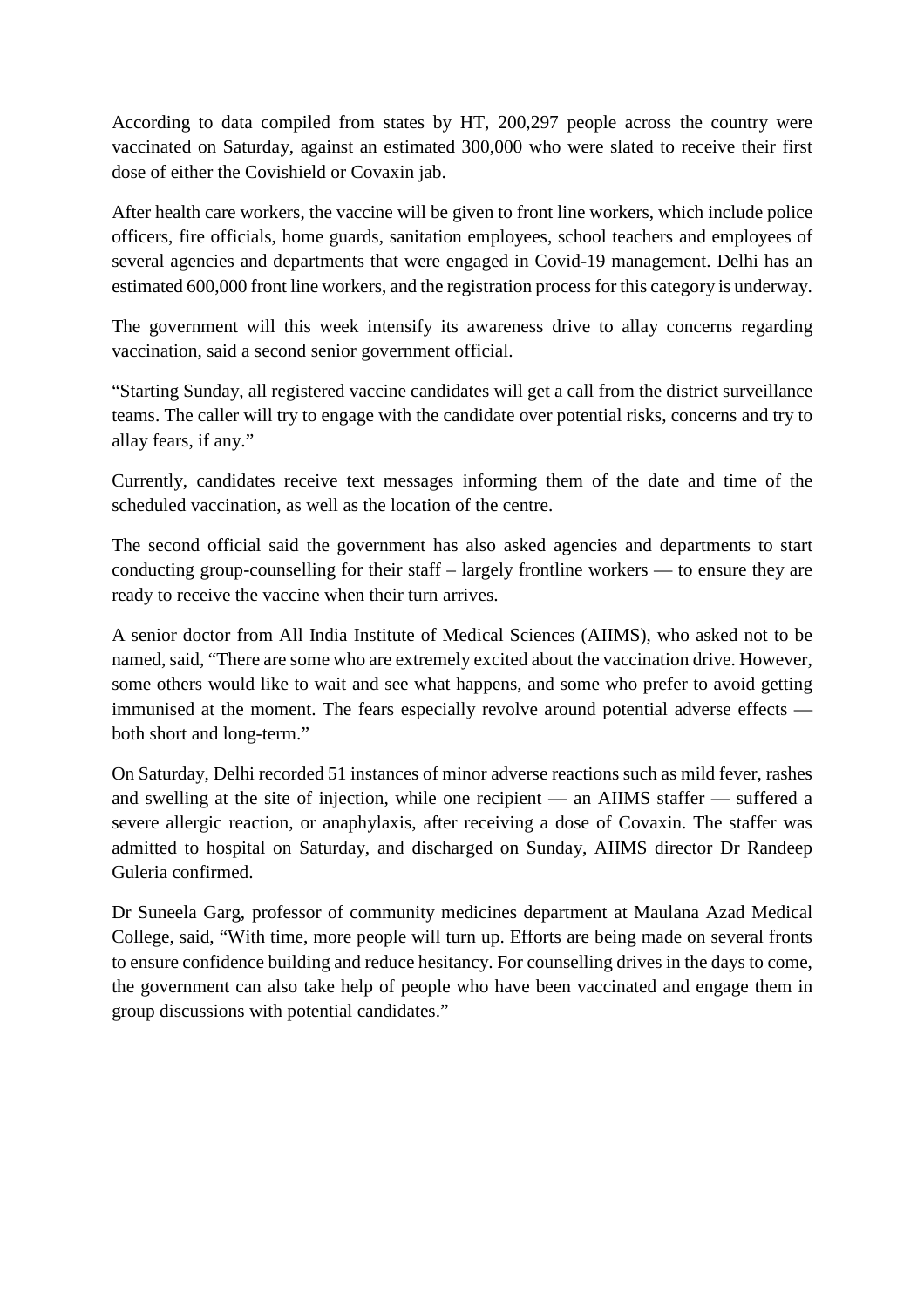#### **India's COVID-19 vaccination drive**

#### **Injecting confidence: On India's COVID-19 vaccination drive (The Hindu: 20210118)**

https://www.thehindu.com/opinion/editorial/injecting-confidence-the-hindu-editorial-onindias-covid-19-vaccination-drive/article33595220.ece

India must ensure appraisal of the prowess of the vaccines is disseminated widely

India began the largest vaccination drive in its history with over 2 lakh people vaccinated across the country in 3,350 sessions on the first day. Covishield manufactured at the Serum Institute of India was available in all States whereas only 12 States had vaccination sites where Bharat Biotech's Covaxin was administered. In the first tranche of vaccines, there are 11 million doses of Covishield and 5.5 million of Covaxin that will be administered to healthcare workers, sanitation workers and municipal workers in the coming days. The first day of the vaccine programme, inaugurated by Prime Minister Narendra Modi, included ceremonial inoculations across the country. It is significant that India has not lagged behind any other country in ensuring that frontline personnel stand to get vaccinated. It is only a year since the first reports of the novel coronavirus pandemic approaching India surfaced and that just 12 subsequent months of uncertainty, tragedy and upheaval have resulted in promising vaccines with the potential to save many lives and spark hope and optimism in millions. This is a commendable achievement. However, one cannot lose sight of the fact that this is a marathon. The optimism of day one has almost no bearing on the days that lie ahead. India's immediate plan, as has been announced, is to inoculate 3 crore frontline health workers, and later 27 crore of those most vulnerable to the disease by July. A lot is expected to change even before this deadline.

Establishing the efficacy based on final analysis of phase-3 trials and full licensure may take months. Till then, it is rational and scientific on the part of anyone to choose or decline a vaccine on the basis of whether the potential risks outweigh the benefits. Given India's experience with childhood immunisation and administering millions of doses in extremely diverse geographical conditions, there is reasonable confidence that the country has the executive ability to scale up vaccination. The approval of the vaccines earlier this month has seen divisions among scientists and doctors themselves on the sagacity of the government promoting both Covishield and Covaxin as being equivalent to one another. They are not. Covaxin is being administered as part of a clinical trial and its efficacy is not established. All the vaccines on offer in the United States or the United Kingdom have some — insufficient, nonetheless — efficacy data and therefore inspire greater confidence. Rather than dismiss concerns as 'rumour mongering' and 'politically motivated', the government has to work doubly hard to ensure that an honest appraisal of the vaccine's prowess is rapidly disseminated.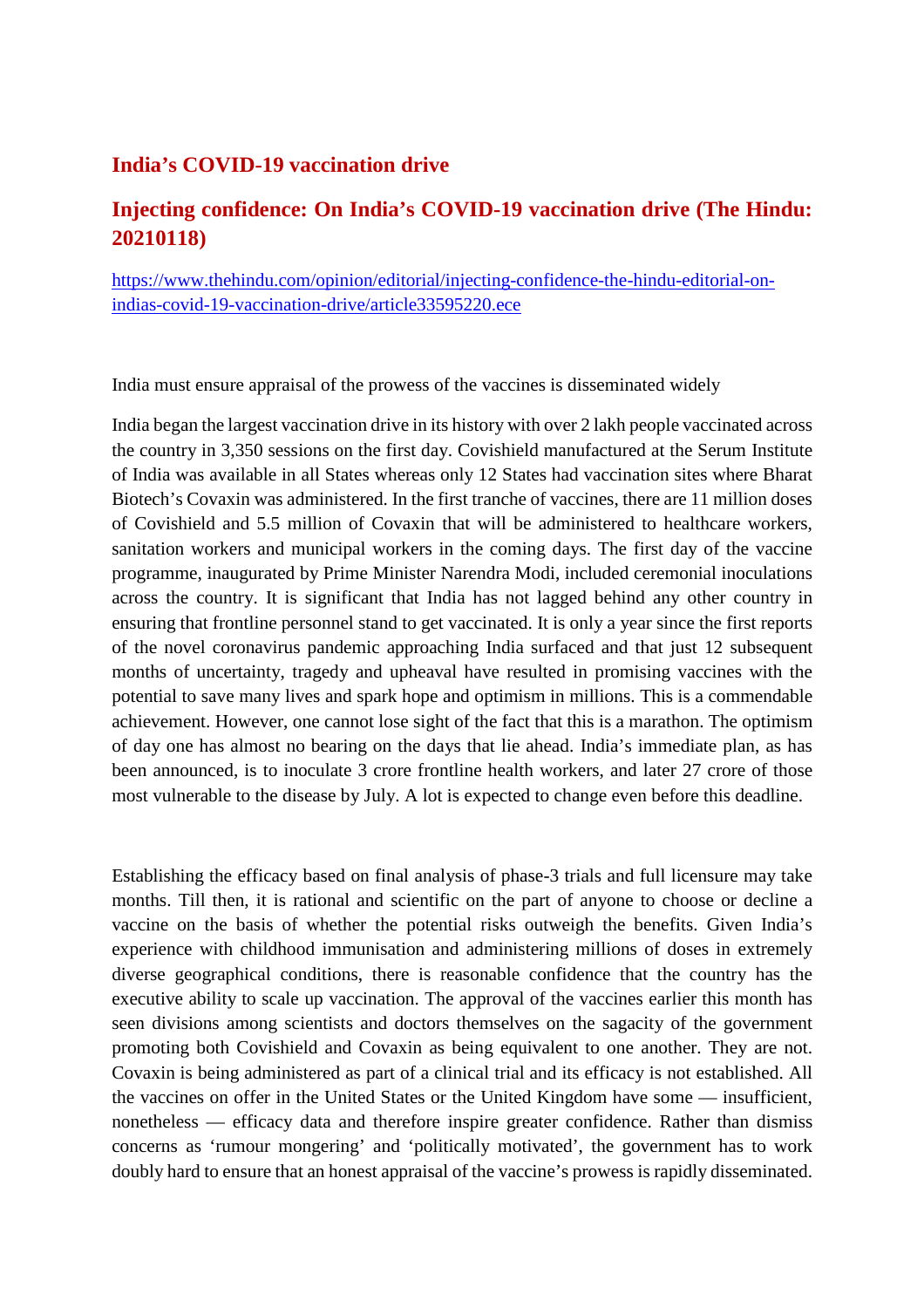Those lining up for shots are adults — and a significant fraction of them far more medically literate than the average Indian — and all arms of government must treat them so. It is their experience that will percolate and influence adoption of the vaccines among the larger population.

### **Covid vaccine, covid-19,**

## **An Expert Explains: Covid-19 vaccine route to healthy India (The Indian Express: 20210118)**

https://indianexpress.com/article/explained/covid-19-vaccination-drive-atmanirbharcovishield-covaxin-7150513/

Covid-19 vaccination presents an opportunity. Given that many people unknowingly live with slow-onset non-communicable diseases such as diabetes and cancers, and the vaccination programme prioritises those with co-morbodities, the strategy can be dovetailed into a screening programme for such NCDs

covid vaccine, covid-19, covid vaccine drive, coronavirus vaccine, covid 19 vaccine in india, coronavirus vaccine in india, india covid 19 vaccine, covid vaccine latest news, covid 19 vaccine expert, india covid vaccineCovaxin vaccination at a district hospital in Pune on January 16, 2021 (Express Photo: Arul Horizon)

Today, India faces its greatest challenge in averting the second wave of the novel coronavirus pandemic that is raging through Europe and the Americas. But as India embarks on the world's greatest vaccination drive, there is hope that we will stop the pandemic.

#### **Intestinal microorganisms**

#### **Study uncovers connection between intestinal microorganisms, diet and ailments (New Kerala: 20210118)**

#### https://www.newkerala.com/news/2021/9869.htm

A study published in Nature Medicine shows that diets rich in plant-based foods empower the presence of gut microorganisms that are connected to a lower risk of regular ailments including coronary diseases.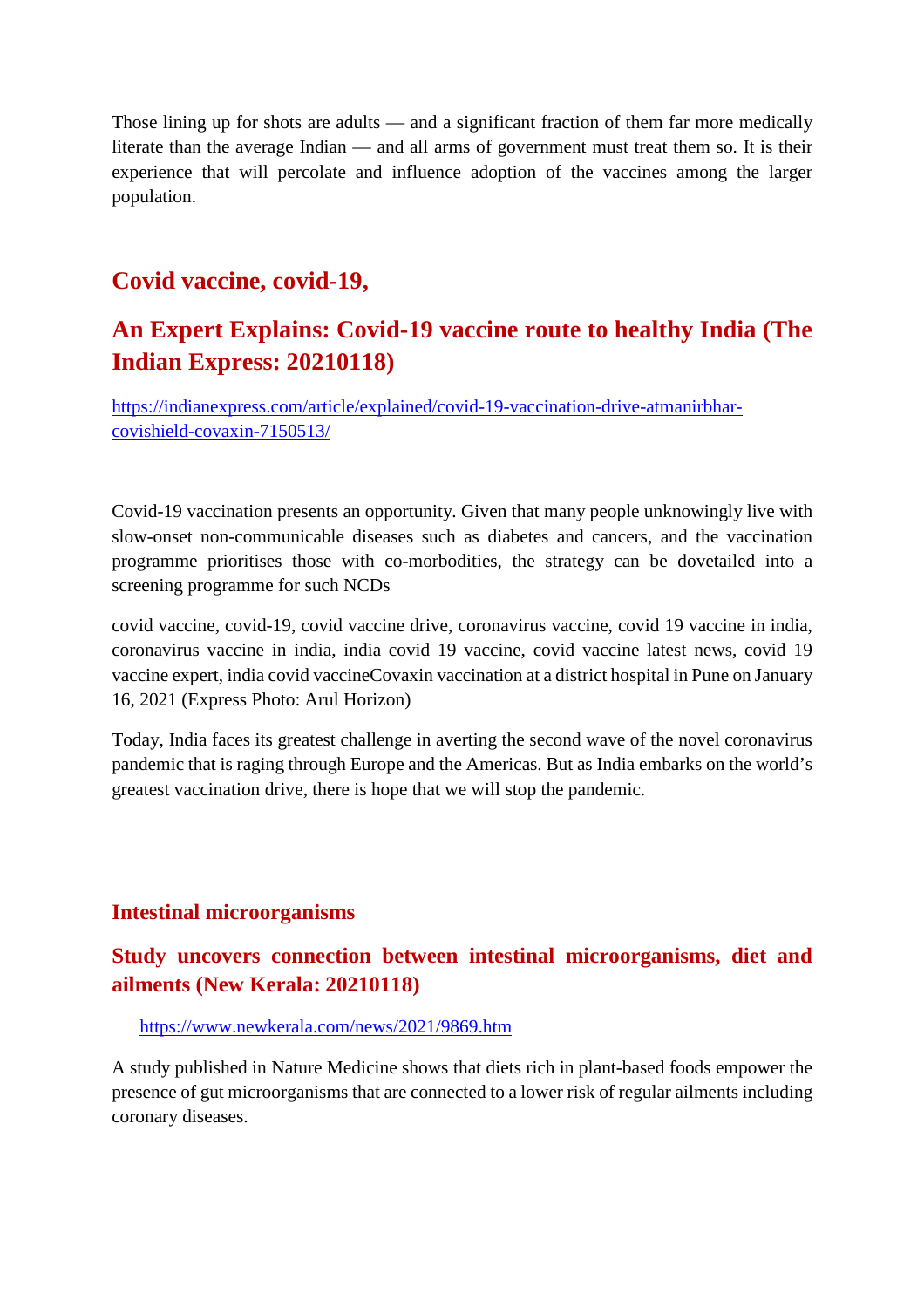The study has been led by researchers from King's College London, Massachusetts General Hospital (MGH), Harvard T.H. Chan School of Public Health, the University of Trento, Italy, and health start-up company ZOE.

An enormous scope worldwide study utilizing metagenomics and blood compound profiling has revealed a board of 15 gut microorganisms related with lower risks of normal conditions, for example, corpulence and type 2 diabetes.

The PREDICT 1 (Personalized Responses to Dietary Composition Trial 1) analyzed detailed data on the composition of participants' gut microbiomes, their dietary habits, and cardiometabolic blood biomarkers. It uncovered strong links between a person's diet, the microbes in their gut (microbiome) and their health.

Researchers identified microbes that positively or negatively correlate 'good' and 'bad' with an individual's risk of certain serious conditions such as diabetes, heart disease and obesity. Surprisingly, the microbiome has a greater association to these markers than other factors, such as genetics. Some of the identified microbes are so novel that they have not yet been named.

The researchers defined a "healthy" diet as one that contained a mix of foods associated with a lower risk of chronic disease. They found that trial subjects who ate such a diet, or one rich in plants, were more likely to have high levels of specific 'good' gut microbes which are associated with a low risk of common illnesses.

The researchers also found microbiome-based biomarkers of obesity as well as markers for cardiovascular disease and impaired glucose tolerance, which are key risk factors for COVID. These findings can be used to help create personalized eating plans designed specifically to improve one's health.

"As a nutritional scientist, finding novel microbes that are linked to specific foods, as well as metabolic health, is exciting. Given the highly personalised composition of each individuals' microbiome, our research suggests that we may be able to modify our gut microbiome to optimize our health by choosing the best foods for our unique biology," Dr. Sarah Berry, Reader in Nutrition Sciences at King's College London said.

For example, the findings reveal that having a microbiome rich in Prevotella copri and Blastocystis species was associated with maintaining a favourable blood sugar level after a meal. Other species were linked to lower post-meal levels of blood fats and markers of inflammation.

"When you eat, you're not just nourishing your body, you're feeding the trillions of microbes that live inside your gut," Professor Tim Spector, Epidemiologist from King's College London, who started the PREDICT study program and is scientific founder of ZO, said.

"We were surprised to see such large, clear groups of what we informally call 'good' and 'bad' microbes emerging from our analysis. It is also exciting to see that microbiologists know so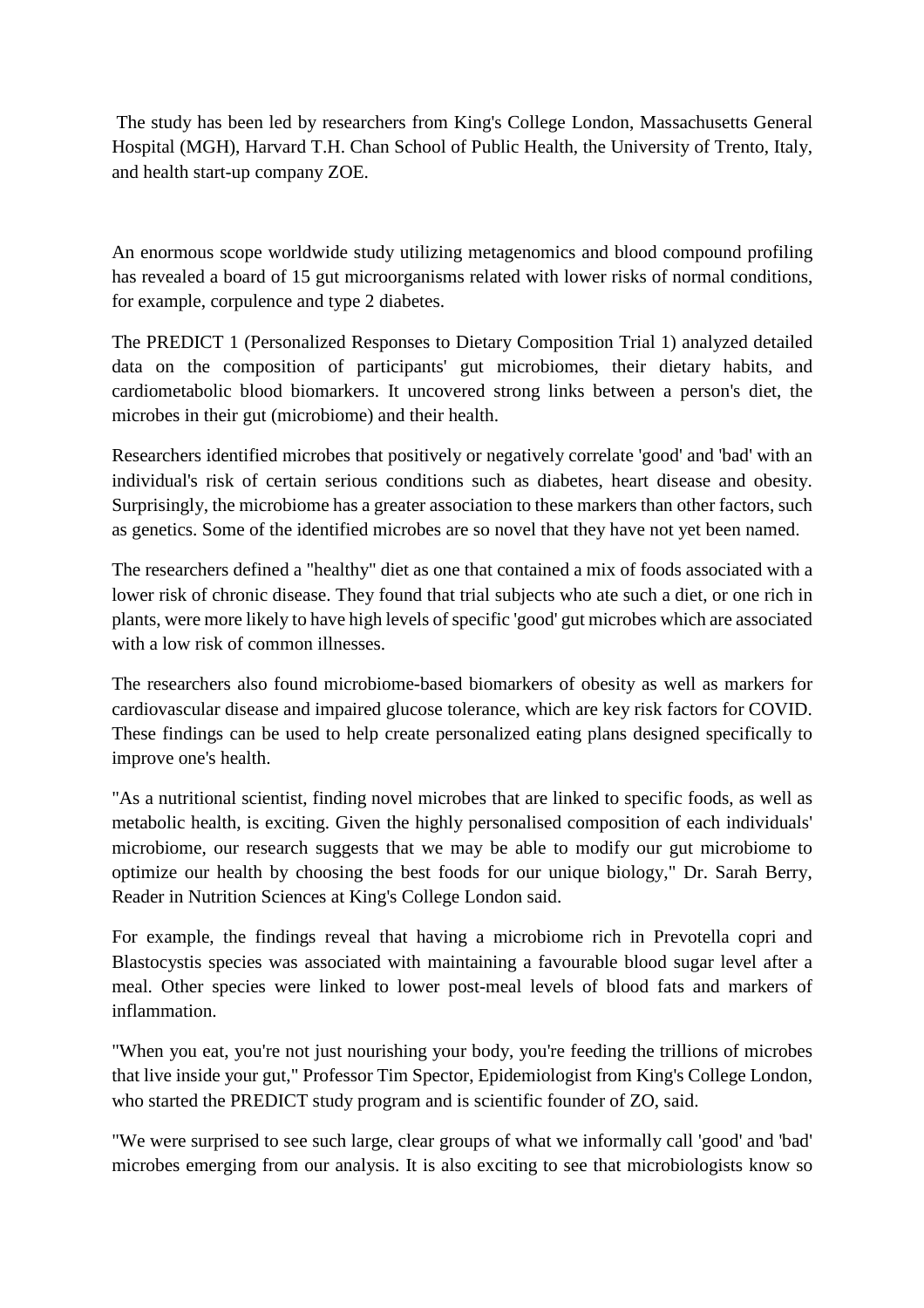little about many of these microbes that they are not even named yet," Nicola Segata, PhD, professor and principal investigator of the Computational Metagenomics Lab at the University of Trento, Italy and leader of the microbiome analysis in the study, said.

"This is now a big area of focus for us, as we believe they may open new insights in the future into how we could use the gut microbiome as a modifiable target to improve human metabolism and health," Segata said.

PREDICT is the largest in-depth nutritional study in the world. PREDICT 1 was an international collaboration to study links between diet, the microbiome, and biomarkers of cardiometabolic health.The researchers gathered microbiome sequence data, detailed longterm dietary information, and results of hundreds of cardiometabolic blood markers from just over 1,100 participants in the US and the UK. PREDICT 2 completed its primary investigations in 2020 with a further 1,000 U.S participants, and PREDICT 3 launched a few months ago.

#### **Cancer cells**

#### **Study: Cancer cells thrive due to Novel RNA factors (New Kerala: 20210118)**

https://www.newkerala.com/news/2021/9851.htm

During recent research it was found that Nucleic circ2082 disrupts the microRNA assembly line in glioblastoma cancer cells, making it a potential upstream target for cancer treatment.

The research conducted at Brigham and Women's hospital pinpoints critical changes in an enzyme known as DICER, which create a cascade of effects on this microRNAome. The team identified primary actors circ2082, a circular RNA, and RBM3, an RNA-binding protein, which form a complex with DICER to trap it in the nucleus of glioblastoma cells, therefore disrupting the cytoplasmic microRNAome.

Like Peter Pan, some cells never grow up. In cancer, undifferentiated stem cells may help tumors such as glioblastoma become more aggressive than other forms of the disease. Certain groups of genes are supposed to help cells along the path to maturity, leaving their youthful "stemness" behind. This requires sweeping changes in the microRNAome -- the world of small non-coding material, known as microRNAs, that control where and when genes are turned on and off.

Many microRNAs are tumor-suppressive; in cancer, the microRNAome is distorted and disrupted. Recent work by researchers at Brigham and Women's Hospital pinpoints critical changes in an enzyme known as DICER, which create a cascade of effects on this microRNAome.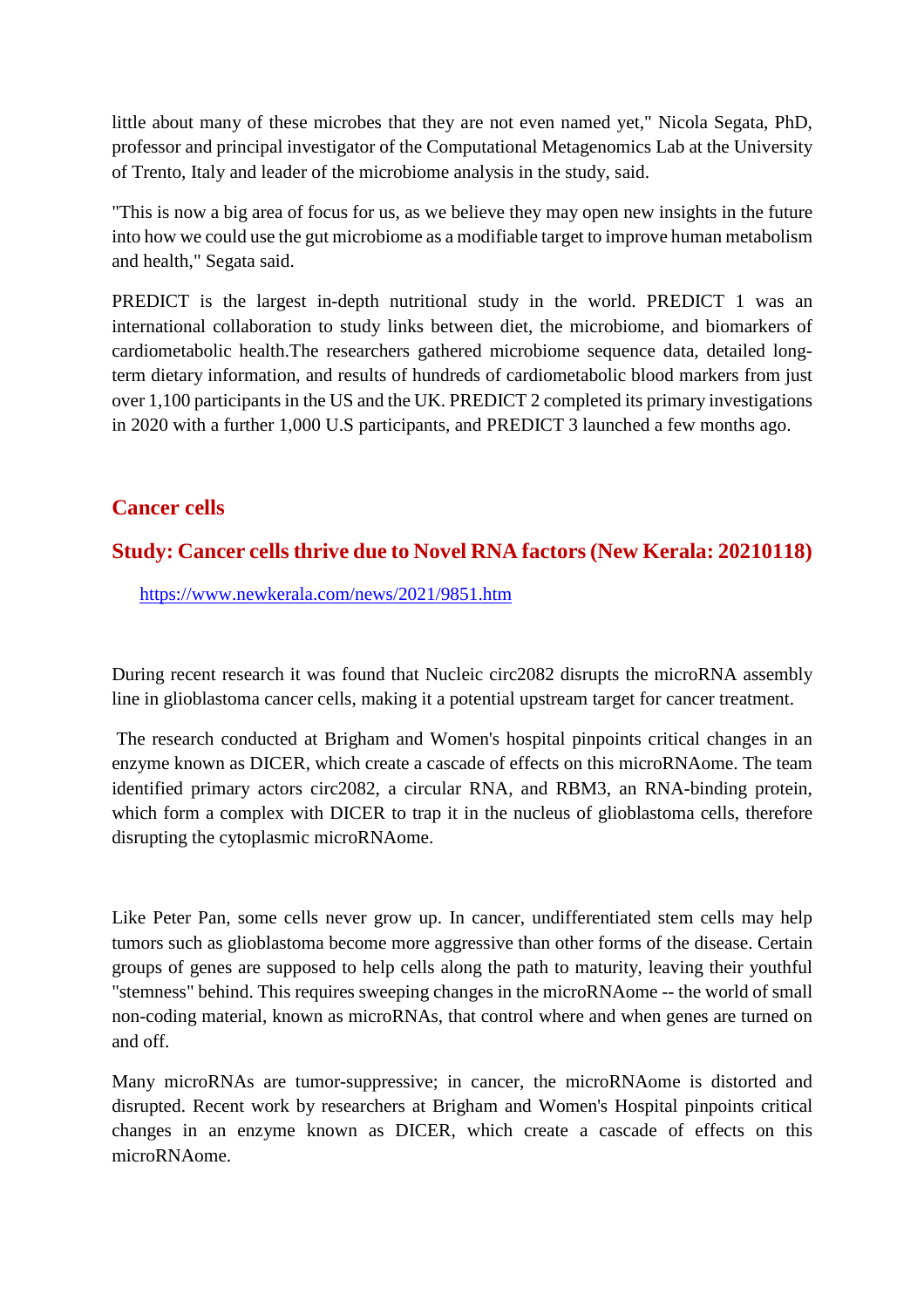The team identified primary actors circ2082, a circular RNA, and RBM3, an RNA-binding protein, which form a complex with DICER to trap it in the nucleus of glioblastoma cells, therefore disrupting the cytoplasmic microRNAome. Findings are published in Science Advances.

"We are always trying to find the magic bullet to fight cancer. The problem with the magic bullet is that it's only going to hit a few tumor cells, since the other tumor cells don't have that target. We are looking for the common vulnerability -- what is the common thing that we can target?" said Antonio Chiocca, MD, PhD, chair of the Brigham's Department of Neurosurgery. "With this discovery, we can target something way upstream a very common target at the epigenetic level."

Prior research showed the number of microRNAs expressed in cancer cells to be low when compared to non-cancerous cells. In addressing this observation, primary researchers Jakub Godlewski, PhD, and Agnieszka Bronisz, PhD, both formerly at the Brigham and now based at the Mossakowski Medical Research Centre of Polish Academy of Sciences, Warsaw, Poland, led a team that determined the absence of DICER enzyme is likely the cause of this cytoplasmic microRNA depletion. The team discovered DICER was being trapped in the nucleus by repressive interactions with RBM3 and circ2082.

In order to characterize these new actors, researchers used patient-derived glioblastoma cells, which allowed them to study outcomes genetically and phenotypically similar to real patient outcomes. The cells were studied both in vitro and in vivo through implantation into the brains of lab mice. The level of microRNA expression in these mice changed their survival rates.

If circ2082 was knocked down, the nuclear DICER complex of circ2082, DICER, and RBM3 was disrupted, more microRNAs were present in the cytoplasm, and the survival outcome was far greater. In these mice whose tumors had circ2082 knocked down, death by tumorigenesis never occurred, while their non-knockdown counterparts all experienced death by tumorigenesis.

The downstream effect of this circ2082 expression also heavily influenced morbidity in human patients whose tissues were retrospectively analyzed. Patients with circ2082-dependent signature-less widely expressed had overall longer lifespans after cancer diagnosis.

"Targeting these upstream tumor proliferators has the potential to dramatically change the cancer treatment landscape," said Chiocca. "We look forward to clinical translation of this research as we search for the right inhibitors."

#### **Mild infection**

**Mild infection good sign, shows immune system responding to vax: AIIMS chief (New Kerala: 20210118)**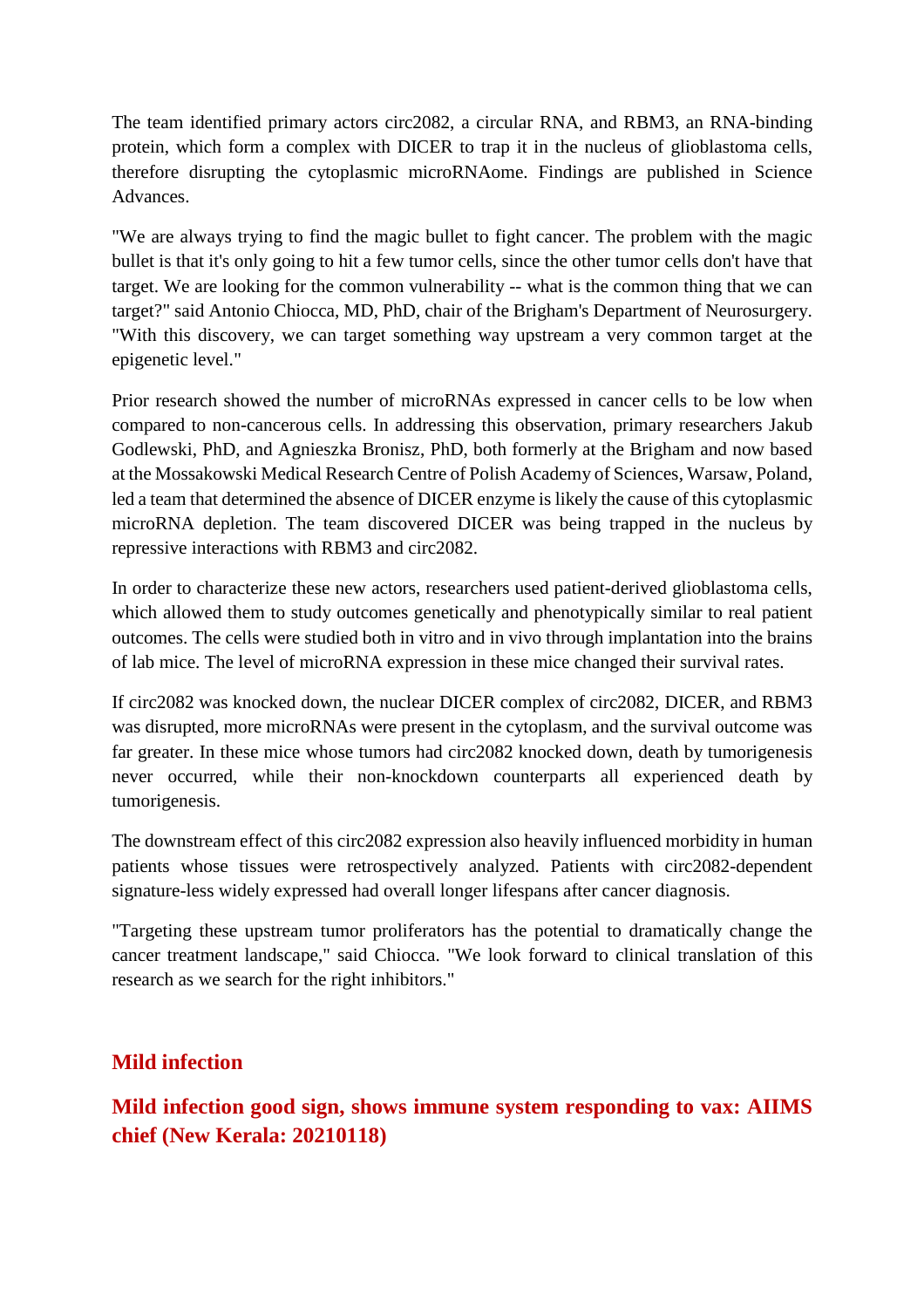AIIMS Director Dr Randeep Guleria on Saturday joined scores of healthcare workers across the country who were administered Covid-19 vaccine shots on the first day of the nationwide vaccination drive. Dr Guleria said mild infection or adverse reaction after vaccination is a good sign because it shows the immune system of the body is reacting to the vaccine and creating antibodies.

Moments after Prime Minister Narendra Modi launched the vaccination drive across the country, the jab was administered to the AIIMS chief on live telecast. Dr Guleria was the third person to take the shot. The first jab was administered to a sanitation worker named Manish Kumar, who became the first to be vaccinated at AIIMS in the country.

Union Health Minister Harsh Vardhan and Dr V.K. Paul, who heads a government panel on vaccine strategy, were also present at AIIMS. Both Dr Paul and Dr Guleria received the Covaxin jab. However, Vardhan was not vaccinated on Saturday. "I will get it when the time will come," said Vardhan.

After a gap of nearly an hour, Dr Guleria appeared before the media to share his personal experience after vaccination. He said he was feeling absolutely fine and he had no adverse reaction even after one-and-a-half hour of receiving the vaccine jab.

He emphasised that there are absolutely no issues associated with the safety of both vaccines - - Covaxin and Covishield - and people should not at all be worried about vaccination. "I have received it and I am doing absolutely fine. I am right before you", said Dr Guleria, speaking to IANS.

Queried on issues about mild infection associated with the vaccine, Dr Guleria said "Mild infection or adverse reaction after vaccination is a good sign because the immune system of the body is reacting to the vaccine and creating antibodies."

He added that mild fever, body ache or joint pains could occur for a day or two, which will subside automatically, and people are free to contact the helpline where they would get the required assistance. "So, having fever and body ache for a day or two is nothing to be worried about," said Dr Guleria.

When queried on issues associated with mild infection among senior citizens who would receive the vaccine soon, he said "There is no data to suggest that there is anything to worry about."

On challenges associated with CoWin app, he said the challenge is that the app should be working very well, the data is uploaded on time and crowd management needs to be done. "As we begin to get more and more people for vaccination, the social distancing norms have to be followed," Dr Guleria said.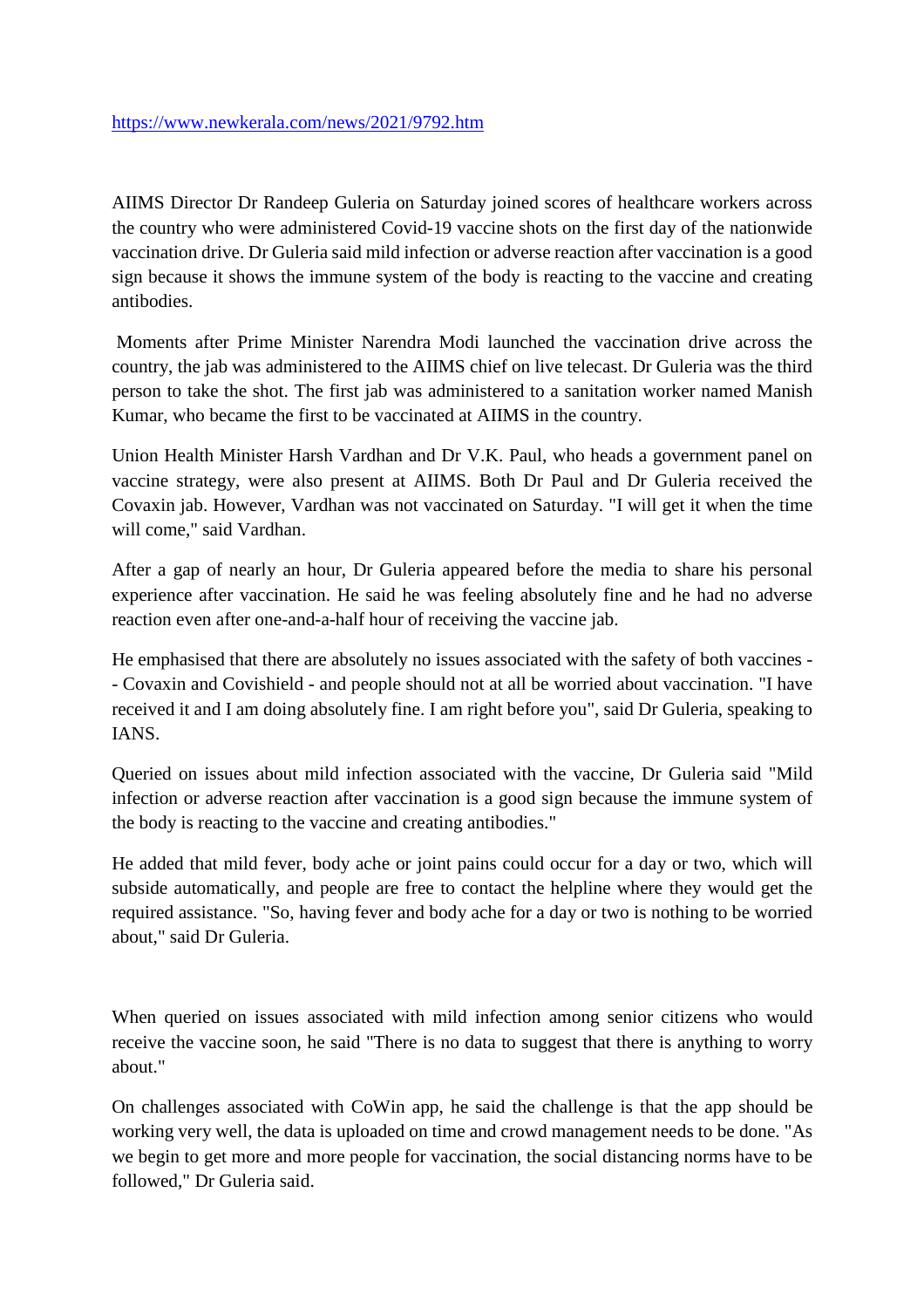#### **Depression**

#### **Study: COVID-19 pandemic induced food inadequacy is connected to depression (New Kerala: 20210118)**

https://www.newkerala.com/news/2021/9785.htm

Study: COVID-19 pandemic induced food inadequacy is connected to depression

Washington , January 16: A study published in the American Journal of Preventive Medicine shows that a 25 per cent ascend in food deficiency during the COVID-19 hit pandemic is connected to demolished psychological wellness.

Food insufficiency, the most extreme form of food insecurity, occurs when families do not have enough food to eat. Among the nationally representative sample of 63,674 adults in the US, Black and Latino Americans had over twice the risk of food insufficiency compared to White Americans.

Jason Nagata, MD, MSc, assistant professor of pediatrics at the University of California, San Francisco and lead author on the study said "People of color are disproportionately affected by both food insufficiency and COVID-19. Many of these individuals have experienced job loss and higher rates of poverty during the pandemic."

Overall, 65% of Americans reported anxiety symptoms and 52% reported depressive symptoms in the week prior to completing the survey. Those who did not have enough to eat during that week reported worse mental health, with 89% of food-insufficient Americans reporting anxiety symptoms compared to 63% of food-sufficient Americans. Similarly, 83% of food-insufficient Americans, compared to 49% of food-sufficient, Americans reported depressive symptoms.

"Hunger, exhaustion, and worrying about not getting enough food to eat may worsen depression and anxiety symptoms," said Nagata.

Researchers found that receipt of free groceries or meals alleviated some of the mental health burdens of food insufficiency.

"Policymakers should expand benefits and eligibility for the Supplemental Nutrition Assistance Program (SNAP) and other programs to address both food insecurity and mental health," said Kyle Ganson, PhD, MSW, assistant professor at the University of Toronto, a coauthor of the study.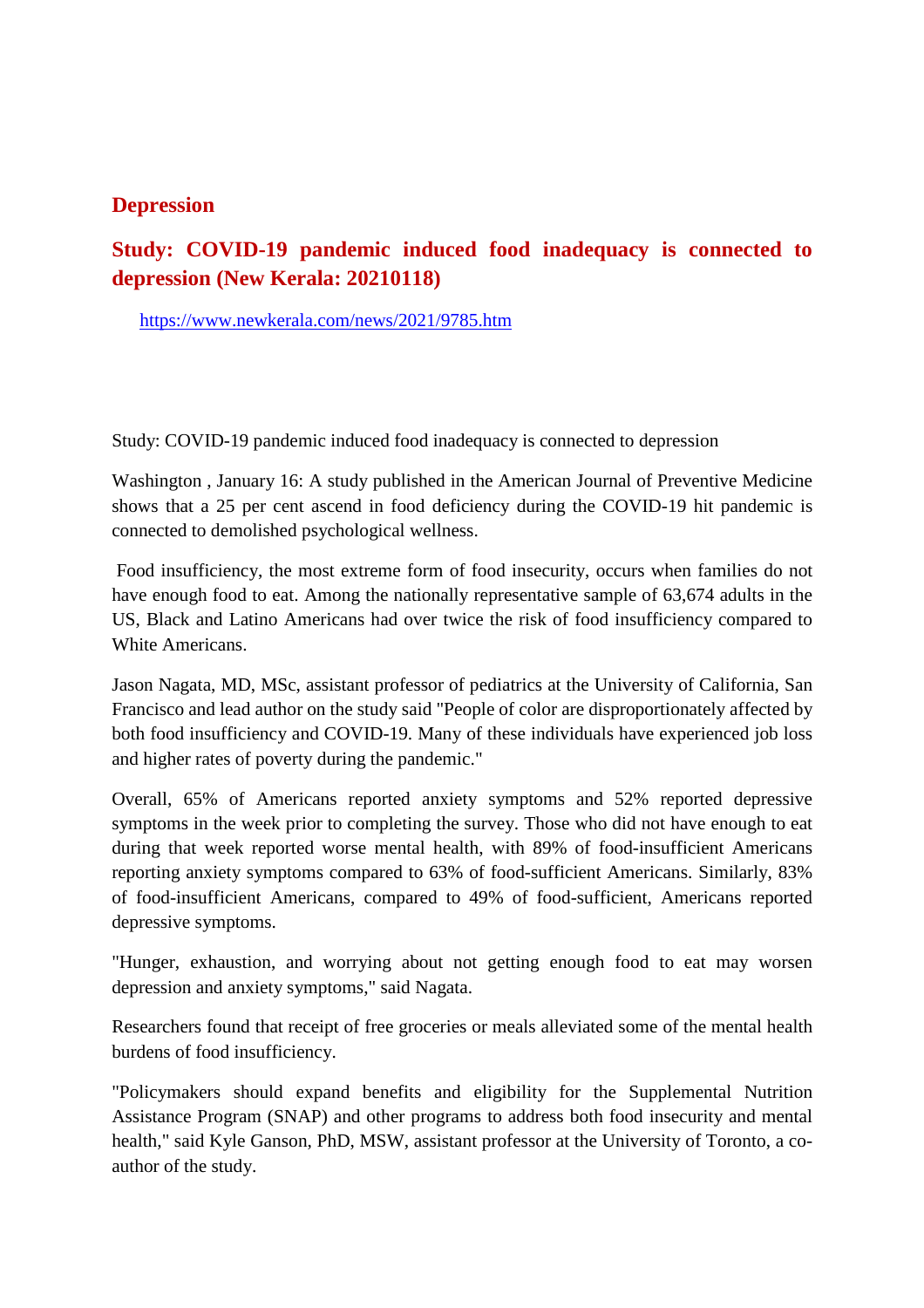#### **Vaccination (Hindustan: 20210118)**

https://epaper.livehindustan.com/imageview 581074 87670798 4 1 18-01-2021 0 i 1 sf.html

# स्वास्थ्य मंत्री ने कहा-अग्रिम मोर्चे पर तैनात सभी लोगों को फरवरी तक टीका लगेगा जून तक ३० करोड़ लोगों का टीकाकरणः हर्षवर्धन

#### नई दिल्ली | एजेंसी

केंद्रीय स्वास्थ्य मंत्री डॉक्टर हर्षवर्धन ने रविवार को कहा कि देश के 30 करोड़ लोगों का जून-जुलाई तक टीकाकरण कर लिया जाएगा। अग्रिम मोर्चे पर तैनात कर्मियों को फरवरी तक टीका लगाने का लक्ष्य है। वहीं, स्वास्थ्य मंत्रालय ने कहा कि बीते दो दिनों में 2.24 लाख लोगों को टीके लगाए गए लेकिन सिर्फ 447

लोगों को ही मामूली दिक्कत आई। बुजुगों को तीसरे चरण में मौकाः मिलेगाः स्वास्थ्य मंत्री ने कहा, हमने सभी राज्यों से अग्रिम मोर्चे पर तैनात कर्मचारियों से जुड़े आंकड़े 26 जनवरी तक डिजिटल प्लेटफॉर्म पर अपलोड करने के लिए कहा है। करीब तीन करोड स्वास्थ्यकर्मी और फ्रंटलाइन कर्मचारी होने का अनुमान है। तीसरे चरण में 50 वर्ष से ऊपर तो चौथे चरण में इससे नीचे की उम्र के लोगों का टीकाकरण किया जाएगा। सरकार की तैयारी परी है. कोई दिक्कत नहीं आएगी।

**आधार से पहचान:** स्वास्थ्य मंत्री के अनुसार, इस समय सबसे अहम टीका लगवाने वालों की पहचान और निगरानी करना है। इसके लिए 'कोविन' ऐप तैयार किया गया है। लाभार्थियों की पहचान के लिए आधार कार्ड की मदद ली जा रही है. ताकि उन्हें दसरी खराक समय पर



कर्नाटक के बेंगलुरु में रविवार को भी कोरोना टीकाकरण जारी रहा। • एएनआई

#### दिल्लीः टीका न लगवाने पर युपी : अगला चरण २२ जनवरी दसरों को मौका दिया जाएगा से. केंद्र चनने की प्रक्रिया शरू - .<br>स्वास्थ्य विभाग ने बताया कि पहले दिन

प्रदेश में टीकाकरण का दूसरा चरण 22 जनवरी से होगा। स्वास्थ्य विभाग केंद्रों का चयन कर रहा है। इसके बाद सची बनाकर दो से तीन दिनों में टीकाकरण का काम तेज कर दिया जाएगा।

केंद्र सरकार ने सभी राज्य सरकारों से कहा है कि हफ्ते सप्ताह में चार \\ **)** में कम से कम चार दिन टीकाकरण किया जाए। किसी दिन टीके लगेंगे तरह की दिक्कत होने पर जानकारी दें। >ब्योरा पेज 11

उपलब्ध कराई जा सके। एक लाख से अधिक कर्मचारियों को प्रशिक्षित किया गया है ताकि टीकाकरण में दिक्कत न हो। दोनों वैक्सीन कोविड के खिलाफ संजीवनी: स्वास्थ्य मंत्री ने 'कोवैक्सीन'

कई लोग ऐन मौके पर टीकाकरण के

लिए नहीं आए। सरकार लाभार्थियों को

फोन कर पुछेगी कि वे आएंगे या नहीं,

न आने पर दूसरों को मौका मिलेगा।

और 'कोविशील्ड' को कोरोना से जंग में 'संजीवनी' करार दिया। कोवैक्सीन टीके पर कछ नेताओं के सवाल उठाने पर हर्षवर्धन ने कहा, परा देश आम जनजीवन के पटरी पर लौटने का इंतजार

लाख लोगों को दो दिन में टीका. छह राज्यों में रविवार को भी टीकाकरण

#### सियासत

- कांग्रेस प्रवक्ता रणदीप सुरजेवाला ने पूछा कि केंद्र के मंत्रियों को टीका क्यों नहीं लगाया जा रहा। ब्राजील को टीका क्यों दिया जा रहा है।
- गृहमंत्री अमित शाह ने पलटवार करते हुए कहा कि भारत में बनी दोनों वैक्सीन पूरी तरह सूरक्षित हैं और लोगों को कांग्रेस की बातों में नहीं आना चाहिए।

#### सहयोग

भारत अपने पडोसी देशों को टीका मुहैया कराने के साथ, मित्र राष्ट्रों को भी खुराक देने जा रहा है। ब्राजील ने 20 लाख टीके की खुराक के लिए सीरम से समझौता किया है। इसे लेने के लिए विशेष विमान पुणे पहुंच चुका है। वहीं, बांग्लादेश और नेपाल में भी टीका जल्द भेजा जाना है।

कर रहा है। टीके पर सवाल उठाकर दसरों को गमराह करने वाले न सिर्फ आम लोगों की ओर से दिए गए बलिदान. बल्कि समाज के भविष्य के प्रति भी अनचित कार्य कर रहे हैं।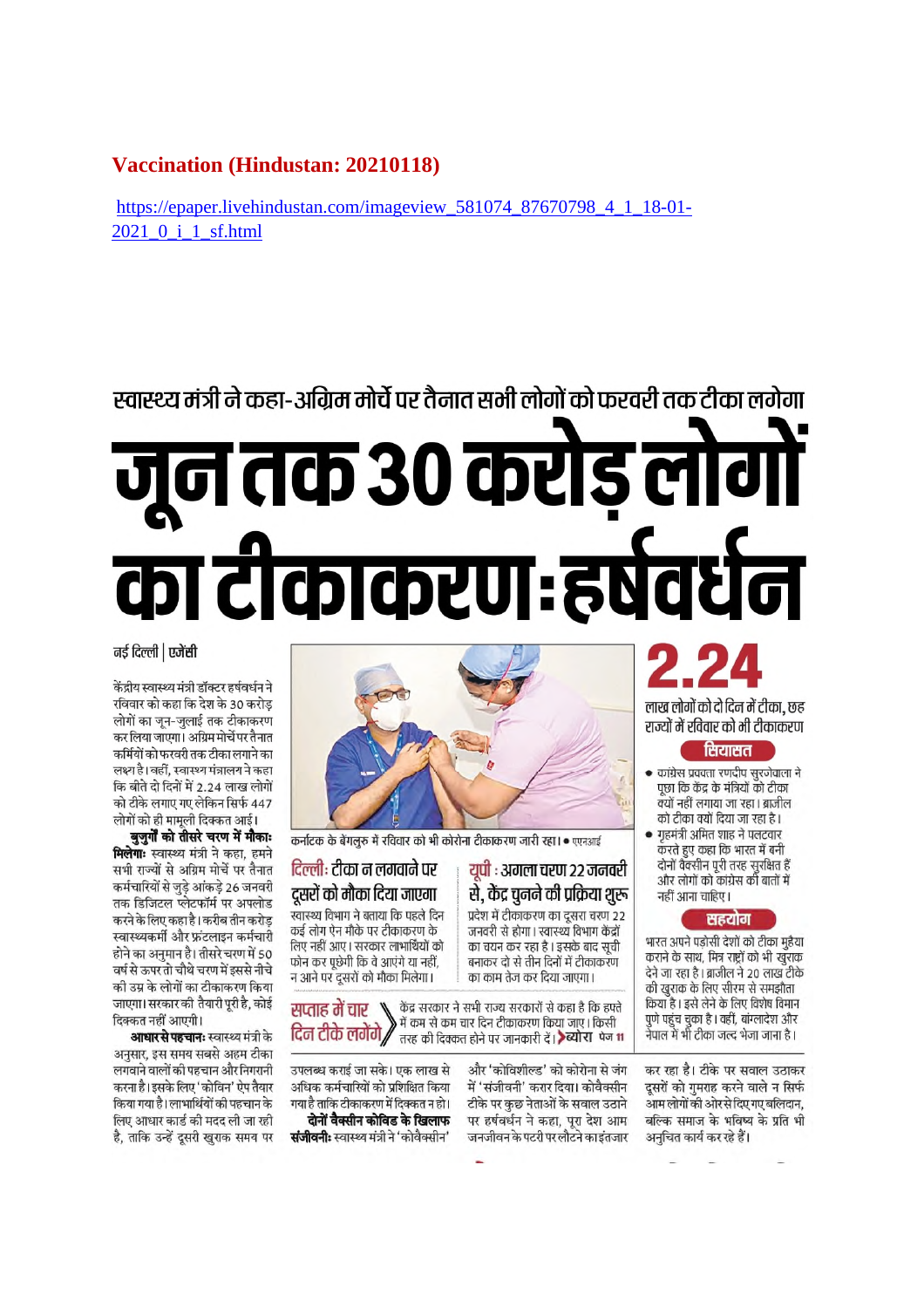## **Surgery (Hindustan: 20210118)**

https://epaper.livehindustan.com/imageview\_581075\_87645560\_4\_1\_18-01- 2021 2 i 1 sf.html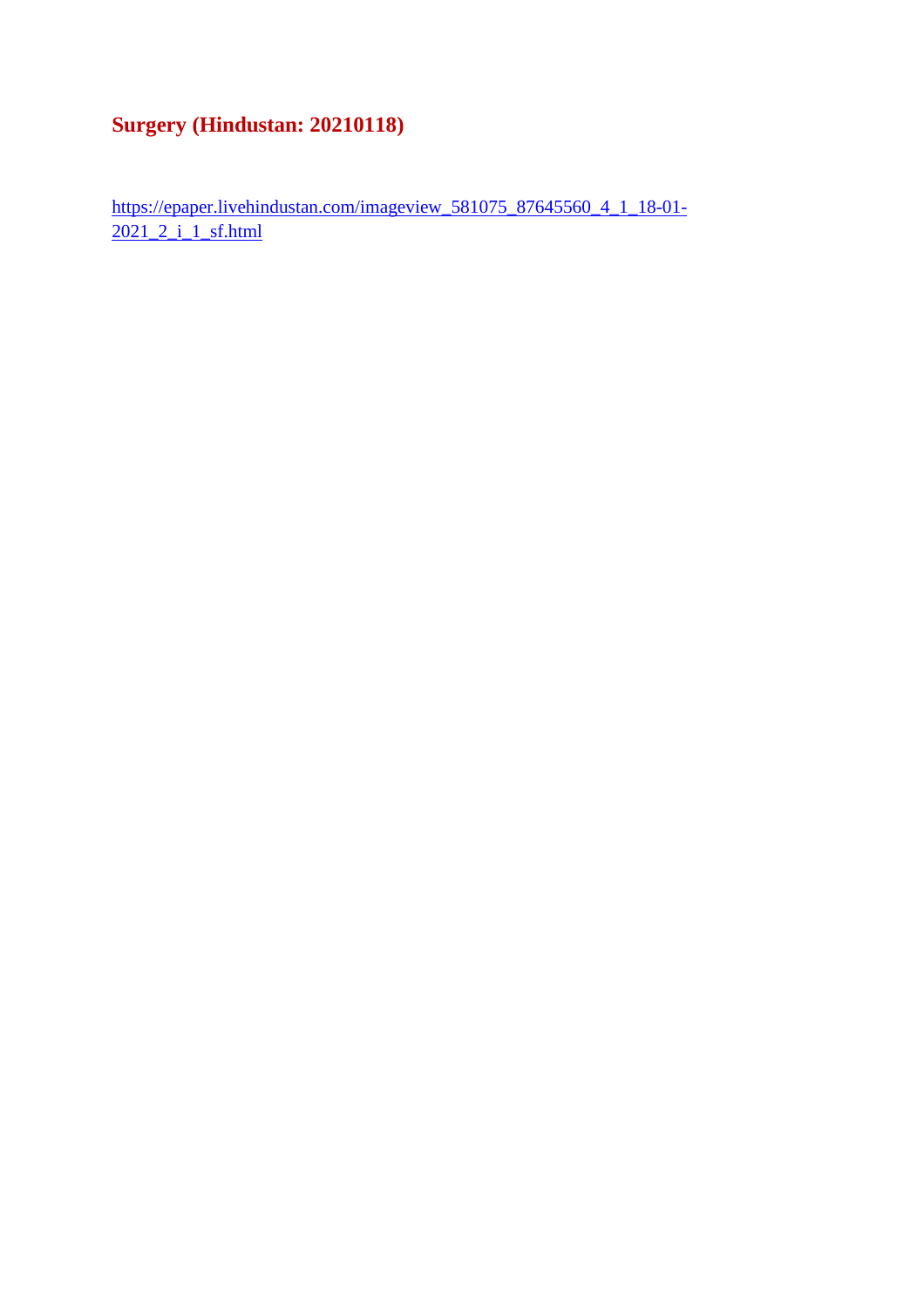# एम्स में बर्न और प्लास्टिक सर्जरी ब्लॉक शुरू होगा

नई दिल्ली | कार्यालय संवाददाता

एम्स में सोमवार से बर्न और प्लास्टिक सर्जरी ब्लॉक की शुरुआत हो जाएगी। नए ब्लॉक का उद्घाटन केंद्रीय स्वास्थ्य मंत्री डॉ. हर्षवर्धन द्वारा किया जाएगा।

एम्स परिसर में इस ब्लॉक को बनाया गया है। जिससे जले हुए मामलों से पीड़ित मरीजों और प्लास्टिक सर्जरी कराने वाले मरीजों को राहत मिलेगी। इस ब्लॉक में 100 बेड की व्यवस्था होगी। दिल्ली एम्स में अभी 2792 बिस्तर हैं। यहां पिछले एक साल में 44, 14, 490 मरीजों ने ओपीडी में उपचार कराया। वहीं, 268144 मरीजों

- केंद्रीय स्वास्थ्य मंत्री डॉ. हर्षवर्धन आज नए ब्लॉक का उद्घाटन करेंगे
- शुरू हो रहे नए ब्लॉक में 100 बेंड की व्यवस्था होगी

को साल भर में भर्ती किया गया। इनके मरीजों अलावा 201707 का ऑपरेशन भी किया गया।

बता दें कि 200 बिस्तरों वाला जीरिएट्रिक ब्लॉक भी 80 फीसदी बनकर तैयार है। तीन महीने में यह ब्लॉक भी प्रबंधन के हवाले कर दिया जाएगा।

**New Coronacases (Hindustan: 20210118)** 

https://epaper.livehindustan.com/imageview\_581076\_87608068\_4\_1\_18-01-2021\_3\_i\_1\_sf.html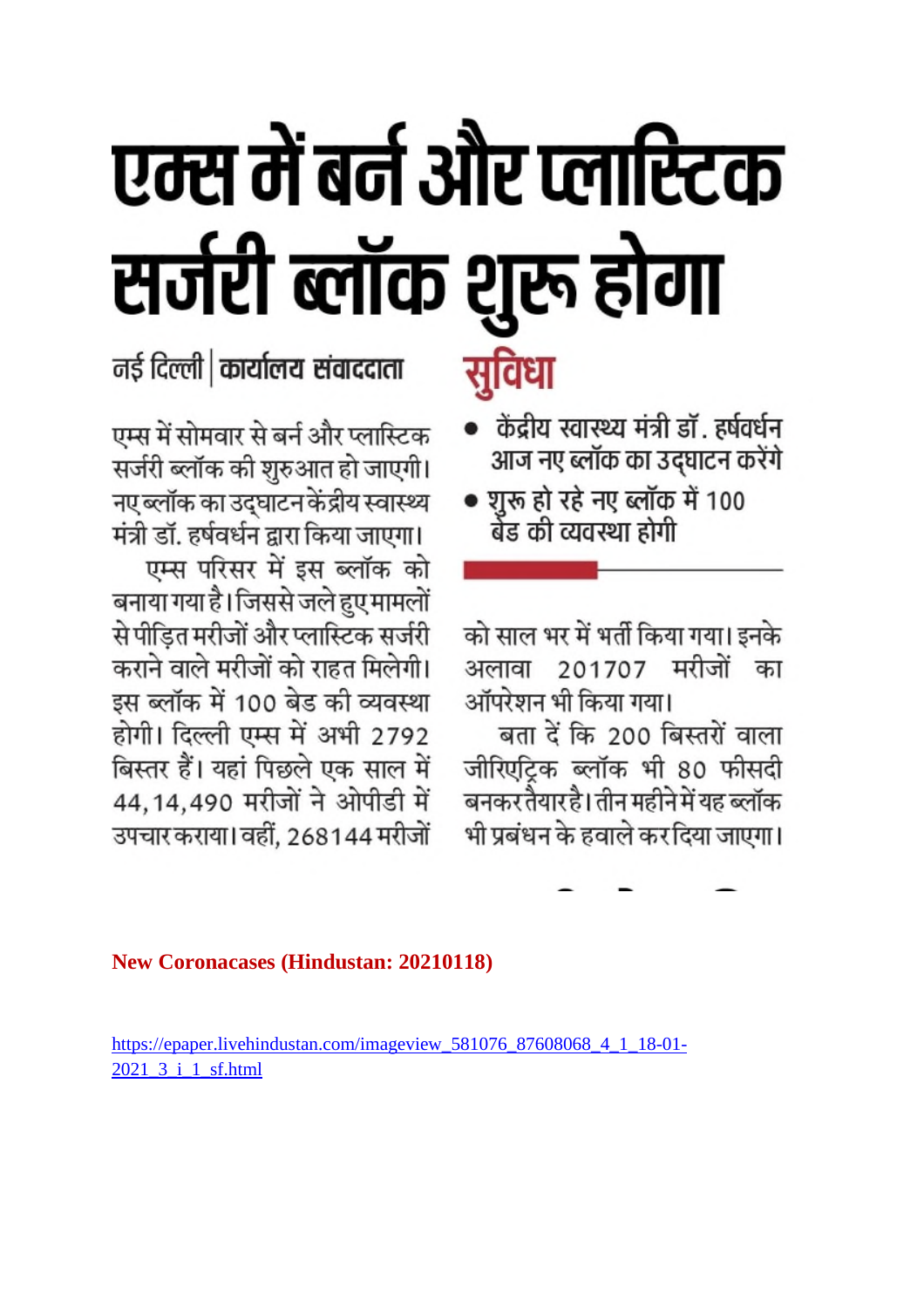## संभावना कोरोना के घटते केस से पाबंदियों में छूट की उम्मीद

दिल्ली में कोरोना के मामले लगातार कम हो रहे हैं। साथ ही टीकाकरण भी शुरू हो चुका है। ऐसे में दिल्ली सरकार आने वाले समय में कुछ पाबंदियों में छूट और ढील दे सकती है। दिल्ली में मौजूदा समय में बसो में सफर करने से लेकर शादियों और शोक सभाओं में तय सीमा तक लोगों के आने की छूट है। इनमें दिल्ली सरकार की ओर से आने वाले दिनों में छूट दी जा सकती है।

बसों में खडे होकर यात्रा खरे लेकेट जाना<br>दिल्ली में मौजूदा समय में<br>बसों में खड़े होकर यात्रा  $\mathbf{r}$ करने की छूट नहीं है। बसों को लोगों के बैठने की पूरी क्षमता के साथ चलाया जा रहा है। दिल्ली में स्तों की संख्या आबादी के अनुपात में<br>बसों की संख्या आबादी के अनुपात में<br>काफी कम है । ऐसे में कई यात्रियों को लंबे समय तक बसों का दंतजार करना पडता है। कोरोना के घटते मामलों को देखते हुए दिल्ली सरकार बसों में खड़े होकर सफर की छूट देने पर विचार कर रही है, जिससे बसों को उनकी पुरी क्षमता (खडे और

काउँ । का जूस वास्ता ( खड़<br>बैठने ) से चलाया जा सके ।

शादी में अधिक मेहमान दिल्ली में 20 जनवरी के W बाद से शादियों का दौर शुरू हो जाएगा। मौजूदा समय में 50 मेहमानों के शामिल होने की इजाजत सरकार की ओर से है । घटते मामलों को देखते हुए सरकार इस छूट को 50 से बढ़ाकर 100 या अधिक कर सकती है। इसके लिए जल्द ही नई एसओपी जारी की जा सकती है। किसी की मृत्यु के समय भी 20 से अधिक नृत्यु पन्तानमा २० ता आपके<br>लोगों को एकजुट होने की छूट नहीं<br>है । सरकार इसमें भी बढोतरी कर 50 लोगों तक की छूट दे सकती है।

| ऐसे सुधरते गए दिल्ली के हालात |                         |            |
|-------------------------------|-------------------------|------------|
| तारीख                         | सक्रिय मामले            | संक्रमण दर |
| <b>14</b> नवंबर               | 44,456                  | 14.8%      |
| 21 नवंबर                      | 39.741                  | 12.9%      |
| $28$ नवंबर                    | 36,578                  | 7.2%       |
| 5 दिसंबर                      | 26,678                  | 4.2%       |
| 12 दिसंबर                     | 17.373<br><b>12 Akr</b> | 2.6%       |
| 19 दिसंबर                     | 10,358                  | 1.3%       |
| 26 दिसंबर                     | 6.911                   | 0.9%       |
| 2 जनवरी                       | 5,342                   | 0.7%       |
| 9 जनवरी                       | 3.683                   | 0.6%       |
| 16 जनवरी                      | 2.691                   | 0.4%       |

गेट खुल सकेंगे मेट्रो स्टेशनों पर 骨帽 निकासी और प्रवेश के लिए सिर्फ एक-का लए ।सफ एक-<br>एक द्वार ही खुले हैं । सिर्फ बड़े<br>स्टेशनों पर एक से अधिक द्वार रखले हैं। जल्द इसमें राहत मिलने की उम्मीद है।

मेट्रो स्टेशन के और

मल्टीप्लेक्स में पूरे दर्शक दिल्ली में मौजूदा ● दिल्ली में मौजूदा<br>● सुमय में सिनेमा हॉल में सिर्फ 50 प्रतिशत क्षमता तक दर्शकों को बैठाने की छट है। वहीं स्पा षठान का छूट है । पैहा स्पा<br>सेंटर भी नहीं खुले हैं ।<br>सरकार जल्द दोनों ही मामलों में दिल्ली वालों को बड़ी राहत

दे सकती है।